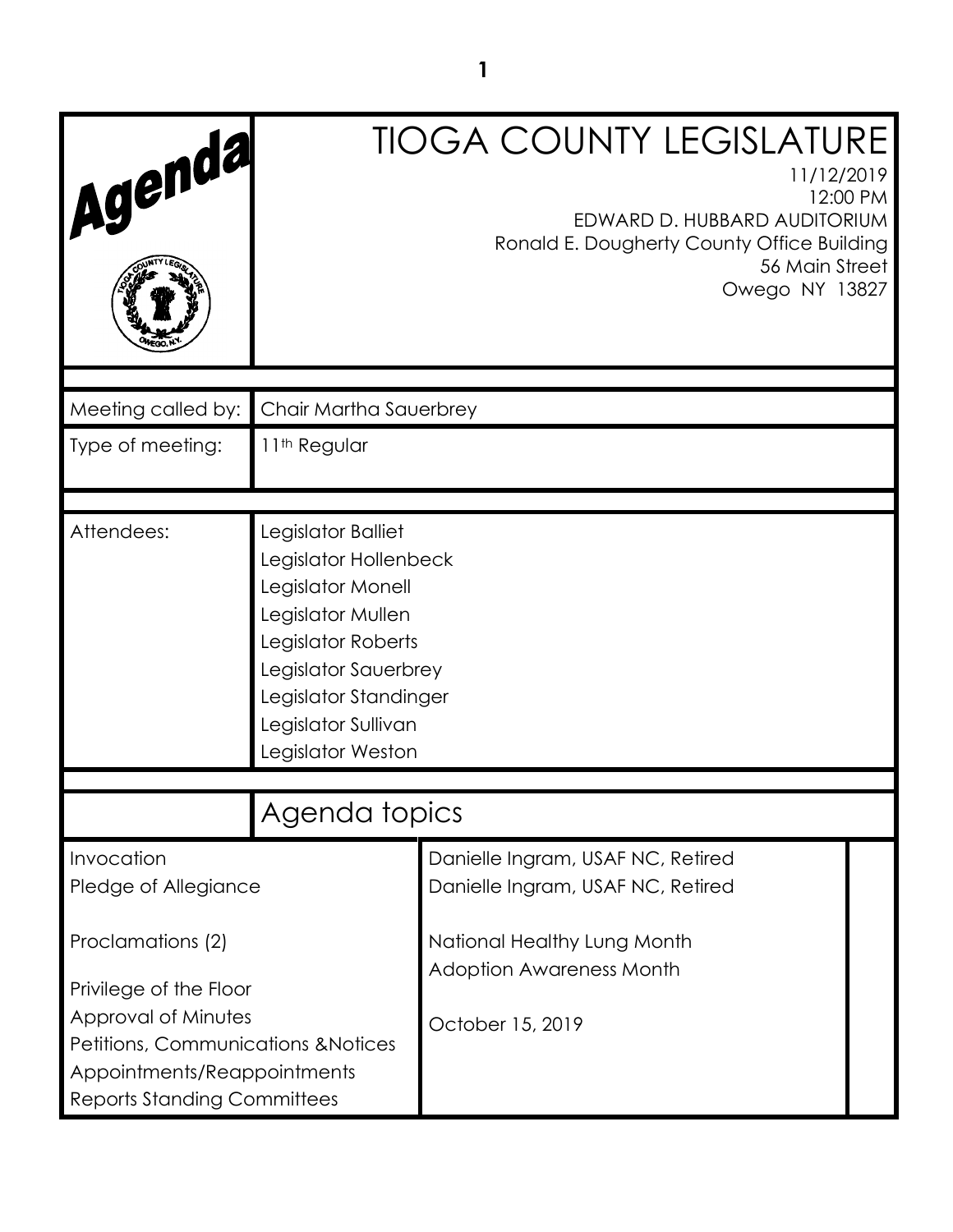| <b>RESOLUTIONS:</b> |    | 1. Adopt State Equalization Reports                                                                                                                                                                                  |  |
|---------------------|----|----------------------------------------------------------------------------------------------------------------------------------------------------------------------------------------------------------------------|--|
|                     | 2. | Mortgage Tax Distribution                                                                                                                                                                                            |  |
|                     | 3. | Resolution to Support Cornell Cooperative Extension Associations in the<br><b>State of New York</b>                                                                                                                  |  |
|                     | 4. | Authorizing Legislative Chair Signature on LSE Pegasus Energy, LLC<br>Payment in Lieu of Tax Agreement                                                                                                               |  |
|                     | 5. | Authorize Agreement with Motorola Solutions for a P25 Phase I Digital<br>Simulcast Trunked Radio System for the Period 2019-2024 – Emergency<br>Services                                                             |  |
|                     | 6. | Authorization to Impose an Additional Surcharge on Wireless<br>Communications Service within Tioga County - Emergency Services                                                                                       |  |
|                     |    | 7. Authorizing the Implementation and Funding in the First Instance 100% of<br>the Federal Aid and State "Marchiselli" Program-Aid Eligible Costs of a<br>Transportation Federal-Aid Project and Appropriating Funds |  |
|                     | 8. | Authorize Acceptance of Year Two Funding from the NYS Office of<br>Indigent Legal Services                                                                                                                           |  |
|                     |    | 9. Transfer Ownership of a Trust Account for Tioga County Suicide<br>Prevention Community Coalition - Mental Hygiene                                                                                                 |  |
|                     |    | 10. Amend Resolution 295-05 as Amended by Resolution 345-08<br>Policy/Contract for Life Insurance Coverage                                                                                                           |  |
|                     |    | 11. Authorize Purchase of Employers' Liability Insurance for Workers''<br><b>Compensation Program</b>                                                                                                                |  |
|                     |    | 12. Award 2019 Emergency Management Planning Grant (EMPG19) -<br><b>Emergency Services</b>                                                                                                                           |  |
|                     |    | 13. Award Bridge Preventative Maintenance Phase V PIN 9754.29<br><b>Construction Contract</b>                                                                                                                        |  |
|                     |    | 14. Modify 2019 Budget and Transfer Funds Statewide Interoperable<br>Communications Grant 2017 - Emergency Services                                                                                                  |  |
|                     |    | 15. Amend Budget & Appropriate Funds - Public Health                                                                                                                                                                 |  |
|                     |    | 16. Appropriation of Funds & Amend 2019 Budget - Social Services                                                                                                                                                     |  |
|                     |    | 17. Amend Employee Handbook: Non-Union Benefits                                                                                                                                                                      |  |
|                     |    | 18. Authorize Appointment of Confidential Assistant - Public Health                                                                                                                                                  |  |
|                     |    | 19. Create Positions Public Defender's Office                                                                                                                                                                        |  |
|                     |    | 20. Authorize Appointment of Deputy Clerk to the Legislature – Legislative<br>Office                                                                                                                                 |  |
|                     |    | 21. Appoint County Auditor and Deputy County Auditor and Amend<br>Resolution 8-19 - Legislative Office                                                                                                               |  |
|                     |    | 22. Amend Resolution 127-16 to Declare Work Day Status for Elected and<br><b>Appointed Officials</b>                                                                                                                 |  |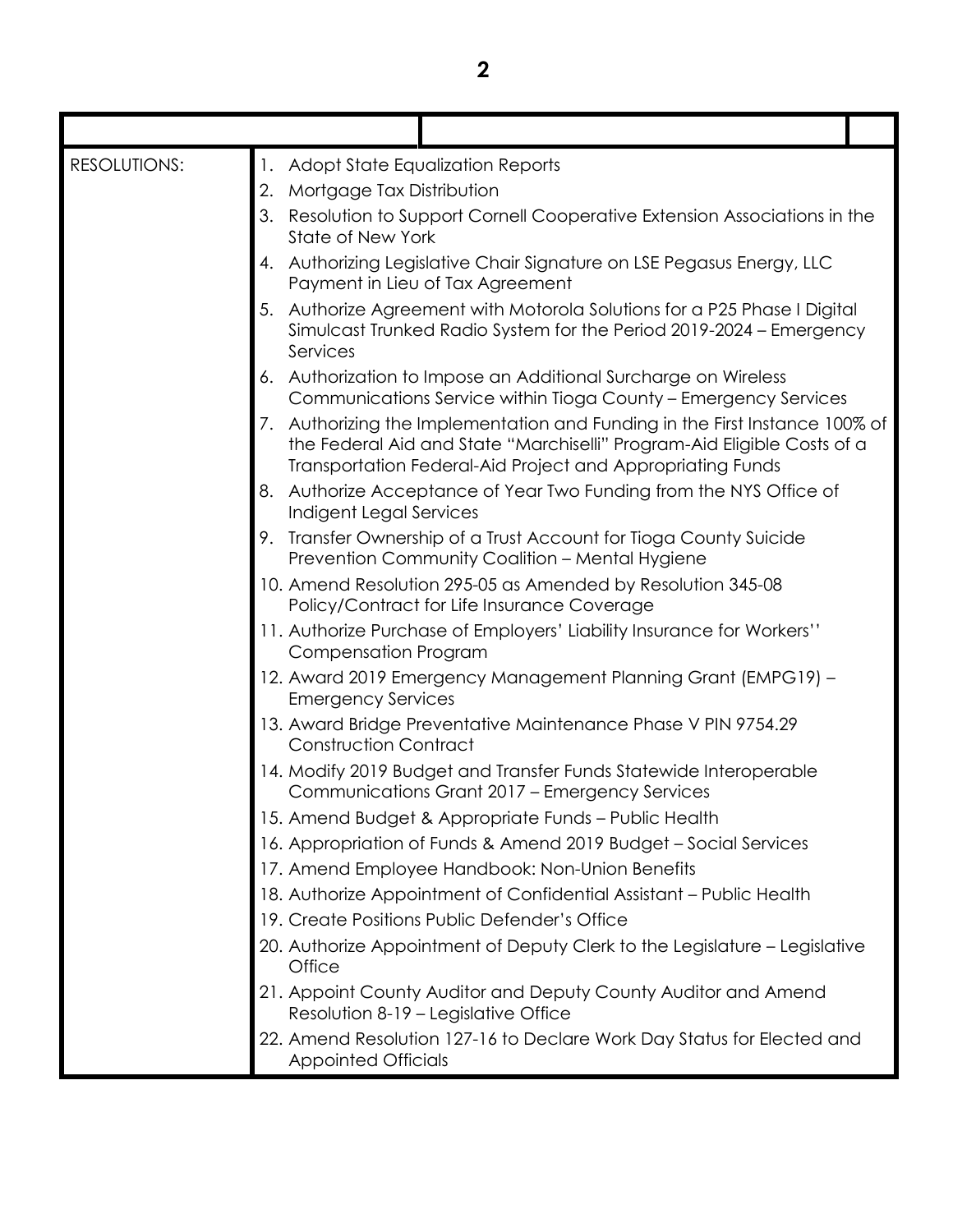#### **County of Tioga EXECUTIVE PROCLAMATION**

WHEREAS: Lung disease is one of the most prevalent, deadly, and costly chronic diseases; and

WHEREAS: Chronic lower respiratory disease is one of the top five leading causes of death and lung cancer is the leading cause of cancer deaths in Tioga County; and

WHEREAS: 17% of the adults in Tioga County smoke cigarettes and smoking is the leading cause of lung disease; and

WHEREAS: The second leading cause of lung cancer is exposure to radon; and

WHEREAS: Everyone should be aware of common lung damaging agents, including: smoking, radon, fragrances, small particles and several chemicals; and

WHEREAS: Tioga County Public Health supports all measures designed to advance and protect the health of its citizens; now therefore

The TIOGA COUNTY LEGISLATURE, County of Tioga, does hereby proclaim the month of November 2019 as:

# **NATIONAL HEALTHY LUNG MONTH**

and urges all residents to take steps to protect their lungs including, quitting smoking, getting their homes tested for radon, and educating themselves, their families, and the community about the importance of lung health.

DATED: November 12, 2019

MARTHA SAUERBREY, CHAIR TIOGA COUNTY LEGISLATURE

\_\_\_\_\_\_\_\_\_\_\_\_\_\_\_\_\_\_\_\_\_\_\_\_\_\_\_\_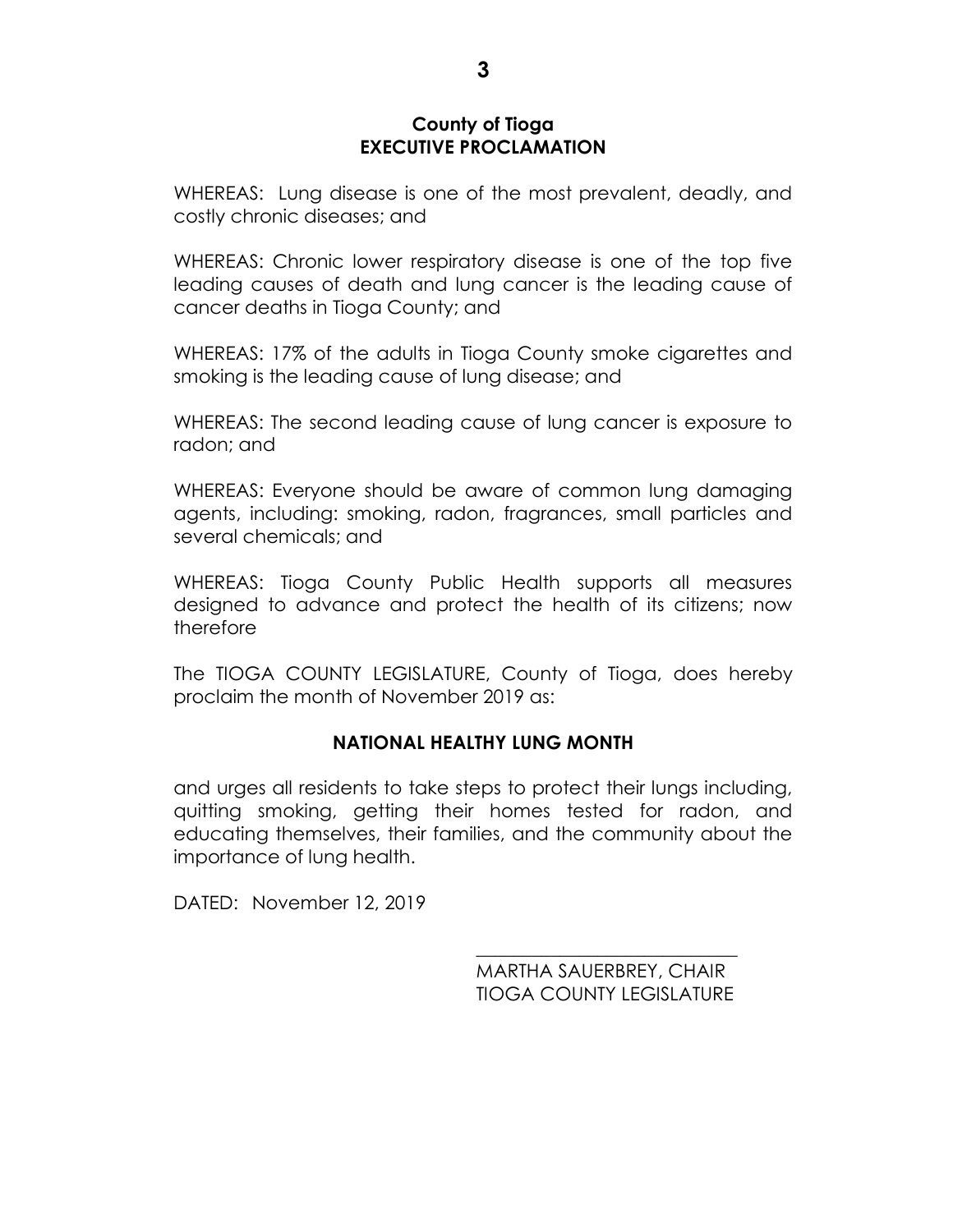### **County of Tioga EXECUTIVE PROCLAMATION**

WHEREAS: This November marks the 29<sup>th</sup> annual National Adoption Month. November 23, 2019 is National Adoption Day. Our task is to find permanent homes for all our children. Tioga County has finalized one adoption this year so far and has two pending for the remainder of 2019. Every child in America and Tioga County deserves a permanent, loving forever family and home; and

WHEREAS: Tioga County adoptive families serve as a source of love, identity, self-esteem and support for children freed for adoption in Tioga County; and

WHEREAS: Tioga County adoptive families provide a safe and stable home and a nurturing environment where children freed for adoption have the opportunity to live full and productive lives; and

WHEREAS: Accepting responsibility for the care of these children has proven to be very rewarding for many adoptive parents; and

WHEREAS: Numerous public and private agencies work to increase the public's awareness of the needs of children freed for adoption, and the enduring and valuable contribution of adoptive families; and

WHEREAS: It is appropriate to recognize all those in Tioga County who work together on the behalf of children freed for adoption; the adoptive families and the professional staff dedicated to ensuring these children become members of a stable and loving family; now therefore

THE TIOGA COUNTY LEGISLATURE, County of Tioga, does hereby proclaim November 2019 as:

#### **ADOPTION AWARENESS MONTH**

in Tioga County and call upon all citizens, community agencies, religious organizations, medical facilities and businesses to increase their participation in our efforts to recognize adoptive families in Tioga County.

Dated: November 12, 2019

MARTHA SAUERBREY, CHAIR TIOGA COUNTY LEGISLATURE

\_\_\_\_\_\_\_\_\_\_\_\_\_\_\_\_\_\_\_\_\_\_\_\_\_\_\_\_\_\_\_\_\_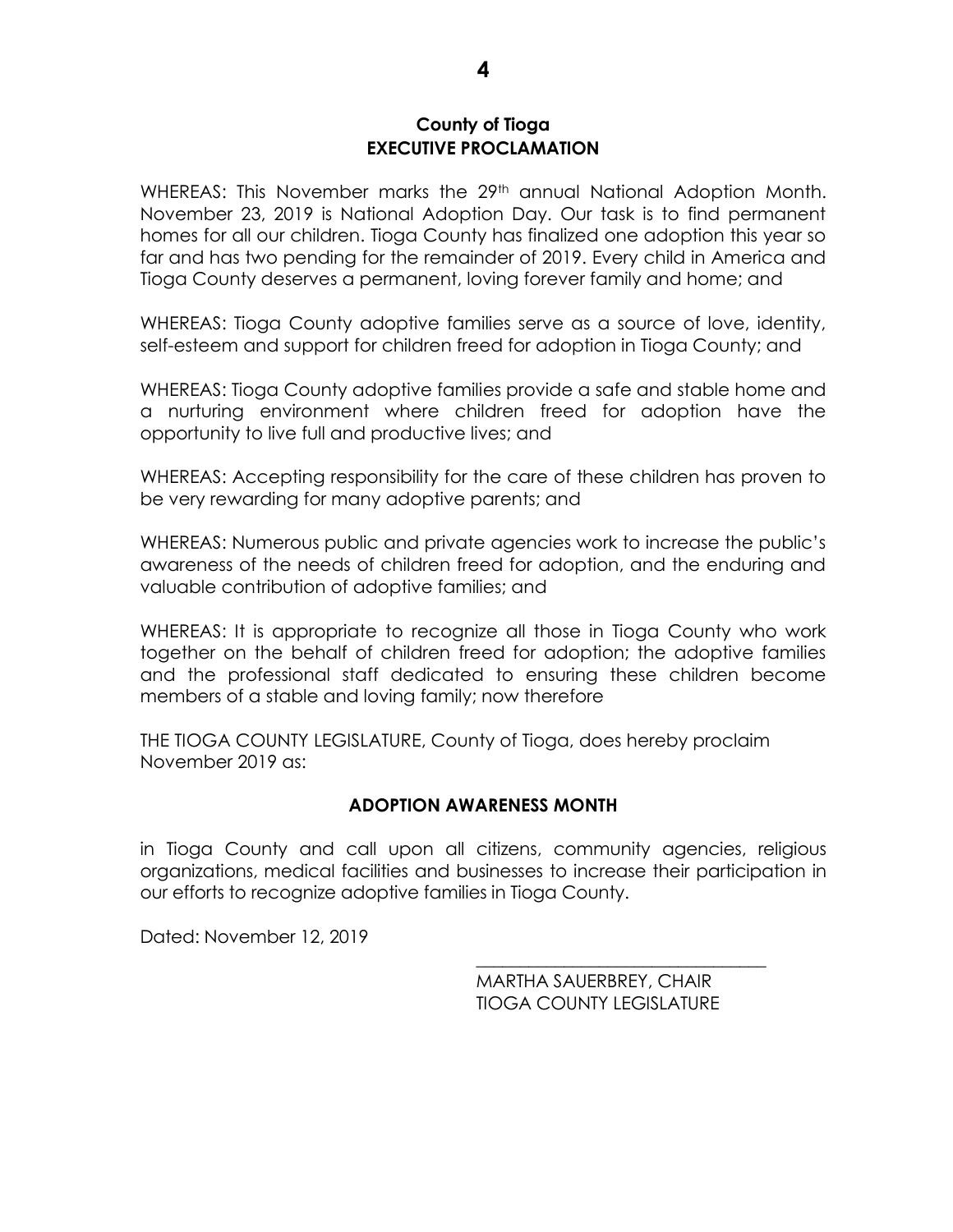REFERRED TO: ADMINISTRATIVE SERVICES COMMITTEE

RESOLUTION NO. -19 ADOPT STATE EQUALIZATION REPORTS

RESOLVED: That the State Equalization Reports for County Tax be and the same hereby are approved, and that the County tax rates be the rates used in computing taxes in the several Towns.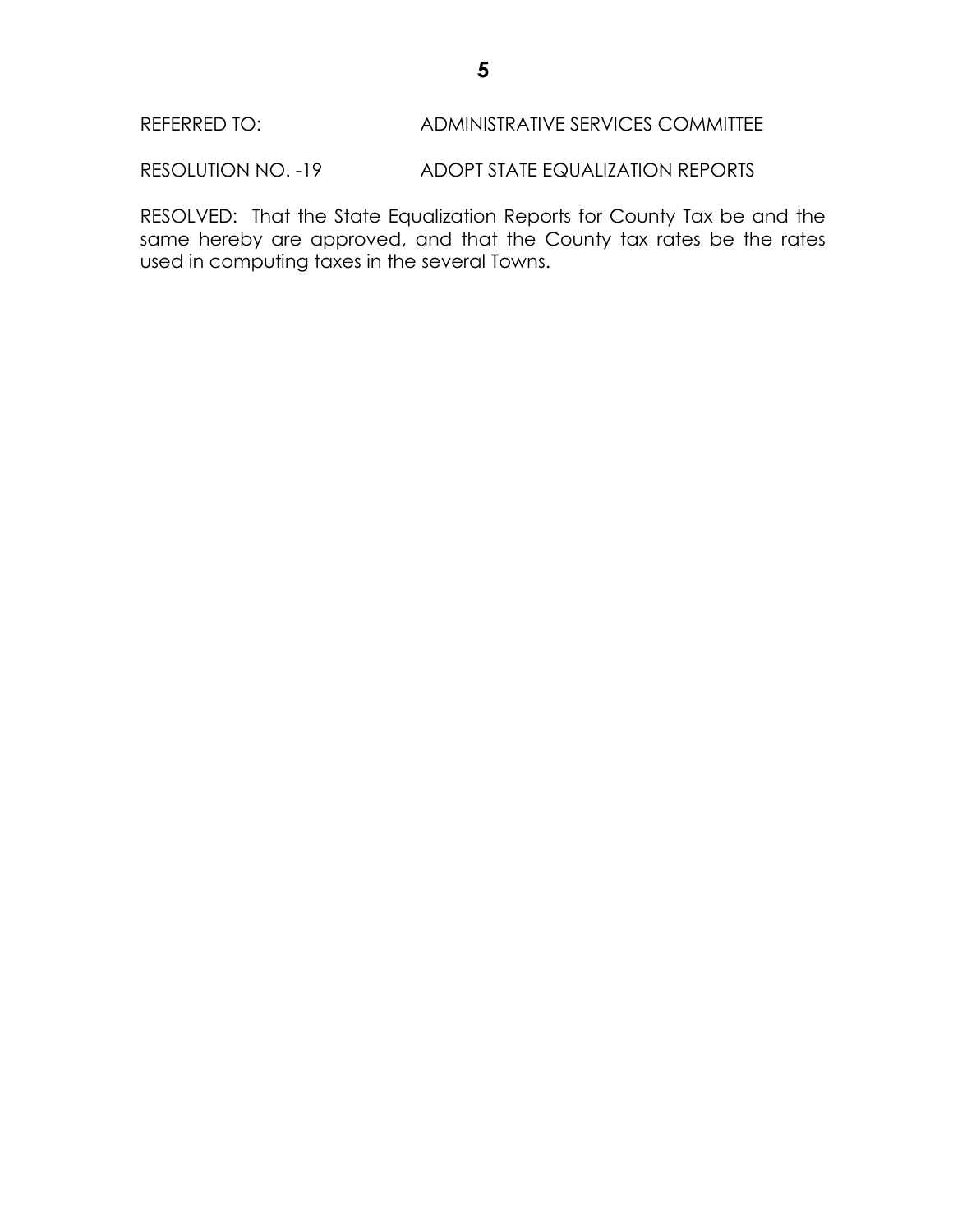# REFERRED TO: ADMINISTRATIVE SERVICES COMMITTEE

RESOLUTION NO: -19 MORTGAGE TAX DISTRIBUTION

RESOLVED: That the mortgage tax report for the period April 1, 2019 to September 30, 2019 be and it hereby is accepted; therefore be it further

RESOLVED: That the County Treasurer be authorized and directed to pay to the Supervisors of the several Towns and the Treasurers of the several Villages the amounts apportioned to them as follows:

| Barton (Town)           | \$28,633.94  |
|-------------------------|--------------|
| Berkshire (Town)        | 6,847.63     |
| Candor (Town)           | 19,420.26    |
| Candor (Village)        | 1,394.19     |
| Newark Valley (Town)    | 11,696.15    |
| Newark Valley (Village) | 3,762.44     |
| Nichols (Town)          | 8,808.09     |
| Nichols (Village)       | 1,146.20     |
| Owego (Town)            | 116,904.55   |
| Owego (Village)         | 14,477.95    |
| Richford (Town)         | 7,030.61     |
| Spencer (Town)          | 10,966.05    |
| Spencer (Village)       | 7,727.29     |
| Tioga (Town)            | 14,911.72    |
| Waverly (Village)       | 16,783.99    |
|                         | \$270,511.06 |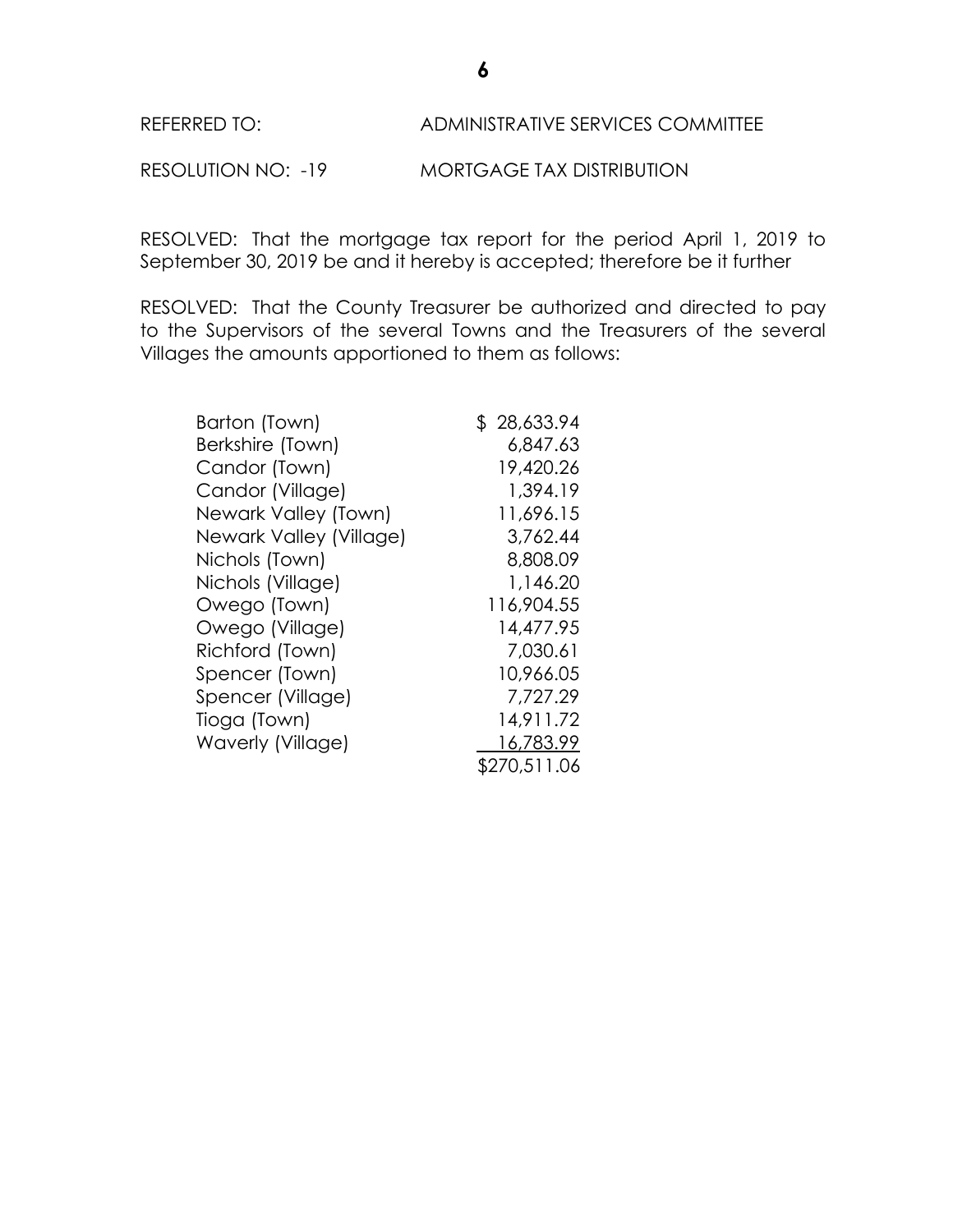# RESOLUTION NO. -19 RESOLUTION TO SUPPORT CORNELL COOPERATIVE EXTENSION ASSOCIATIONS IN THE STATE OF NEW YORK

WHEREAS: The mission of Cornell Cooperative Extension is "CCE puts knowledge to work in pursuit of economic vitality, ecological sustainability and social well-being. We bring local experience and research based solutions together, helping New York State families and communities thrive in our rapidly changing world"; and

WHEREAS: NYS County Law 224 adopted in 1914 established the ability for NYS and County's to contribute funds to support the creation of Cornell Cooperative Extension Associations in each county and there are now 56 associations across NYS; and

WHEREAS: The key objectives of the associations as stated in their constitutions are:

- o To provide for an association of residents in cooperation with Cornell University and USDA.
- o To extend educational resources of Cornell (including Ag and Life Sciences, Human Ecology, Vet Med), land grant system, and other educational institutions to foster economic, social, and environmental improvement of individuals families, and communities.
- o To further the objectives of CCE associations and the CCE system in the fields of agriculture, community and economic vitality, environment and energy, nutrition and healthy families, and youth development; and

WHEREAS: Cornell Cooperative Extension Associations provide research and experienced based information and programs that are aligned with the primary mission areas of the National Institute of Food and Agriculture and the programs are tailored to meet the needs of local communities in order:

- o To strengthen and support gardening, agriculture, and our local FOOD system.
- o To improve individual and community nutrition, HEALTH and overall well-being in a healthy environment.
- o To provide YOUTH with opportunities to have fun and learn valuable life skills from caring adults; and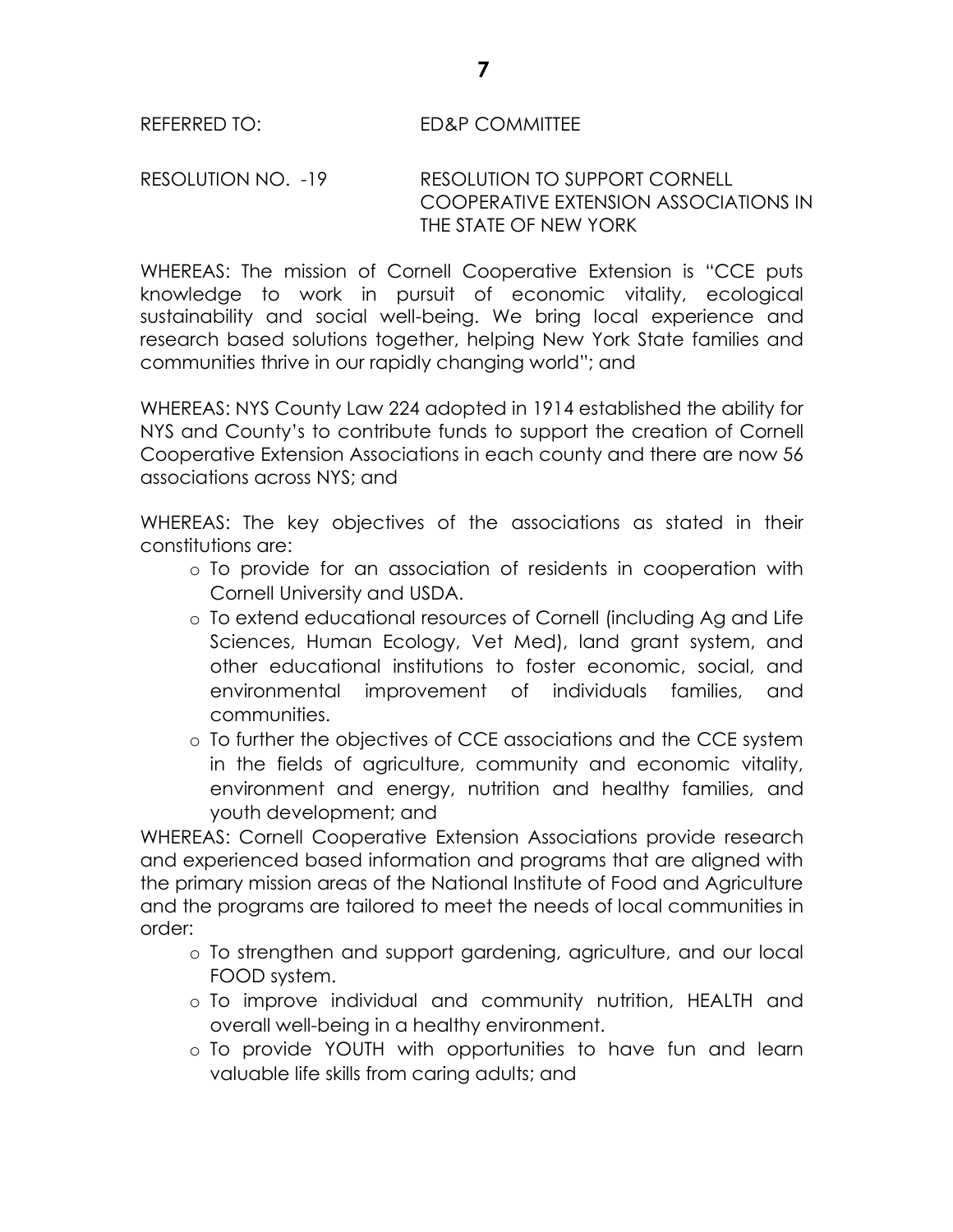WHEREAS: CCE programs are directly linked to a list of 8 of 16 goals of Governor Cuomo's initiatives for improving NYS, and CCE educators are key community partners in helping to implement these initiatives statewide, including maximizing agriculture and beverage production, strengthening the upstate economy, promoting a healthier NY, fighting poverty, preserving our environment, building opportunity through education, designing a clean energy economy, and investing in tourism; and

WHEREAS: CCE associations are invaluable partners at the County level and NYS expects CCE educators to assist in supporting state initiatives; and

WHEREAS: Costs for operating CCE Associations (501C3 subordinate organizations) have increased significantly yet the annual funding allocated by the state for this system has remained stagnant for more than 20 years; therefore be it

RESOLVED: That the Legislature of Tioga County, requests that NYS allocate an additional \$4 million dollars per year to County Law 224A funding to a total of \$8 million to support Cooperative Extension Associations in NYS.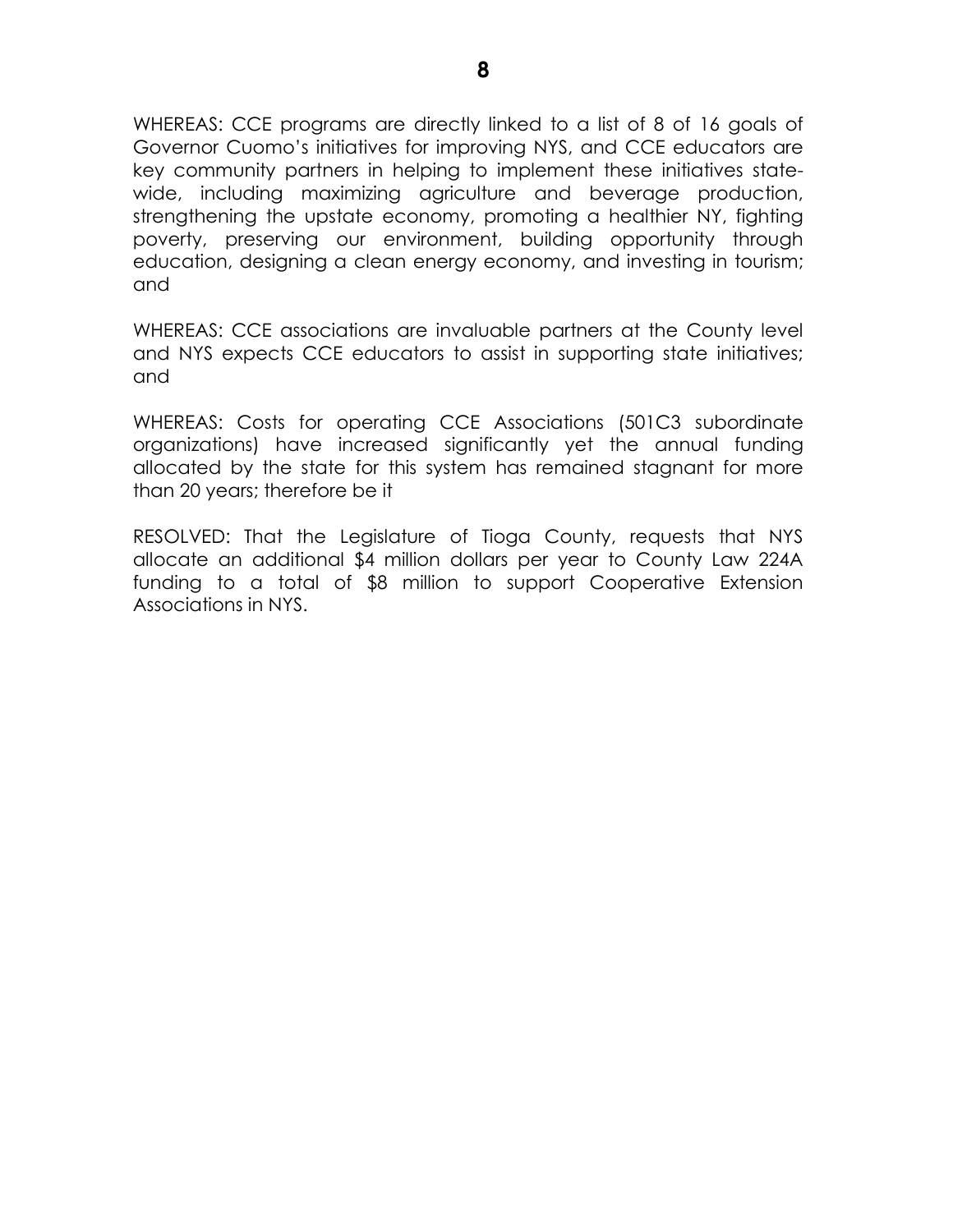### RESOLUTION NO. -19 AUTHORIZING LEGISLATIVE CHAIR SIGNATURE ON LSE PEGASUS ENERGY LLC PAYMENT IN LIEU OF TAX AGREEMENT

WHEREAS: LSE Pegasus Energy, LLC has submitted a Notice of Intent to the Town of Tioga that it plans to build and operate a "Solar Energy System" with an expected total capacity of approximately 4.99 Megawatts AC; and

WHEREAS: The project location is 1467 Halsey Valley Road, Town of Tioga, County of Tioga, State of New York; and

WHEREAS: The Taxing Jurisdiction is defined as the Town of Tioga, the Spencer-Van Etten Central School District and the County of Tioga; and

WHEREAS: The Taxing Jurisdiction has not opted out of Real Property Tax Law (RPTL) Section 487; and

WHEREAS: The Taxing Jurisdiction has indicated its intent to require a Payment in Lieu of Taxes (PILOT) Agreement with LSE Pegasus Energy, LLC; and

WHEREAS: Pursuant to RPTL 487, the Taxing Jurisdiction has agreed to place the project as exempt upon the assessment rolls of the Taxing Jurisdiction; and

WHEREAS: LSE Pegasus Energy, LLC has agreed to make annual lump sum payments to the Taxing Jurisdiction in lieu of real property taxes for a period of fifteen (15) consecutive fiscal tax years; and

WHEREAS: Such fifteen (15) year term shall commence on the first taxable status date selected by LSE Pegasus Energy, LLC following the commencement of the construction of the project, and shall end by the fifteenth fiscal year following; and

WHEREAS: The first annual payment shall be in the aggregate amount of \$3,500 per built out Megawatt AC of capacity, and thereafter annual payments shall escalate by one and one half (1.5 %) percent per year; and

WHEREAS: The annual payments for the Taxing Jurisdiction shall be made payable to the Town of Tioga and mailed to the Town of Tioga and are due no later than January 15<sup>th</sup> of each year; and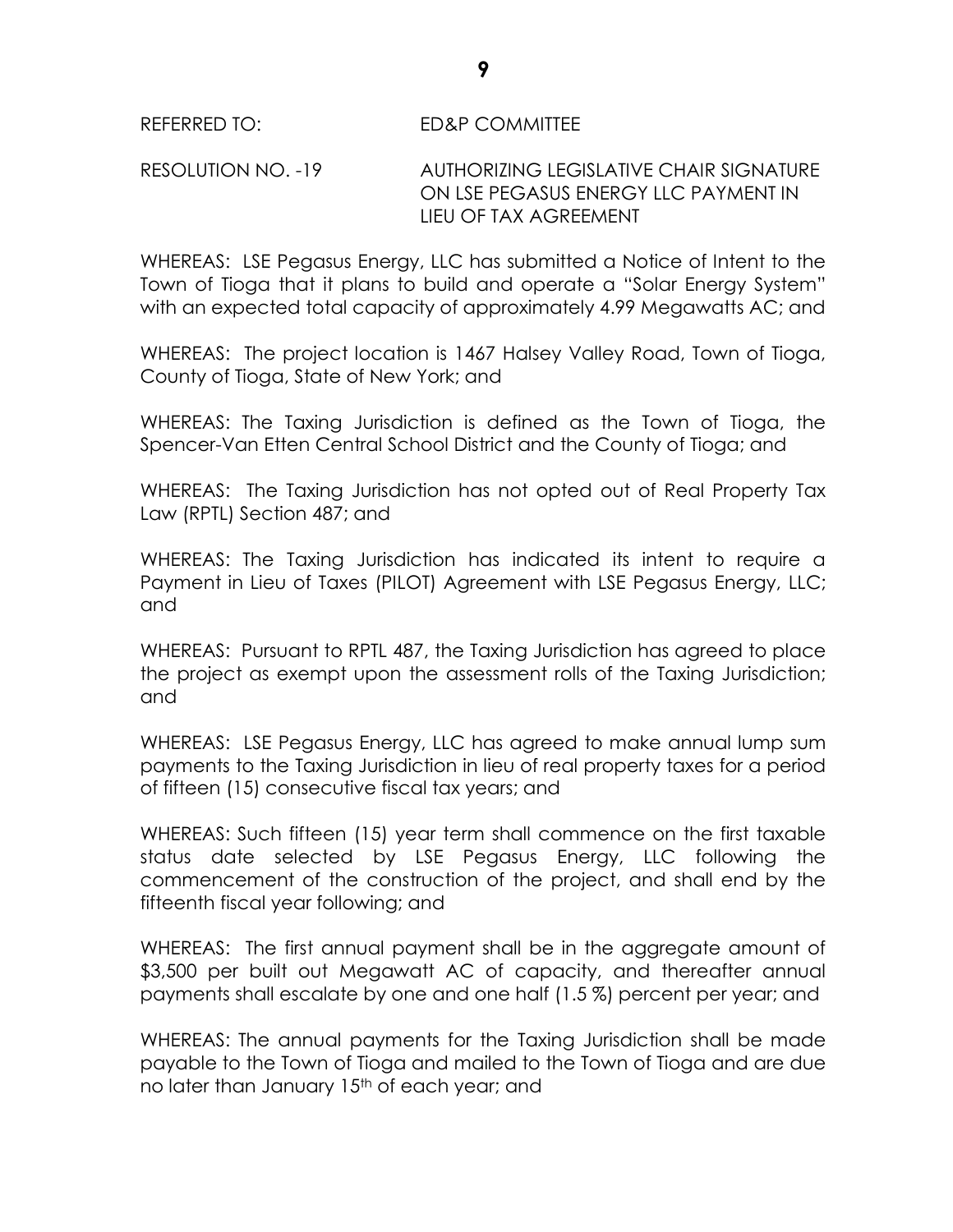WHEREAS: The Town of Tioga shall be responsible for distributing the annual payments to the Spencer-Van Etten Central School District and the County of Tioga; and

WHEREAS: The Taxing Jurisdiction has agreed that the said payments shall be disbursed to the Town of Tioga in the amount of thirty percent (30%) of the lump sum payment; County of Tioga in the amount of thirty-three percent (33%) of the lump sum payment, and Spencer-Van Etten Central School District in in the amount of thirty-seven percent (37%) of the lump sum payment; therefore be it

RESOLVED: That the Tioga County Legislature agrees to authorize the Legislative Chair to sign the Payment in Lieu of Tax Agreement between LSE Pegasus Energy, LLC, Town of Tioga, Spencer-Van Etten Central School District and Tioga County.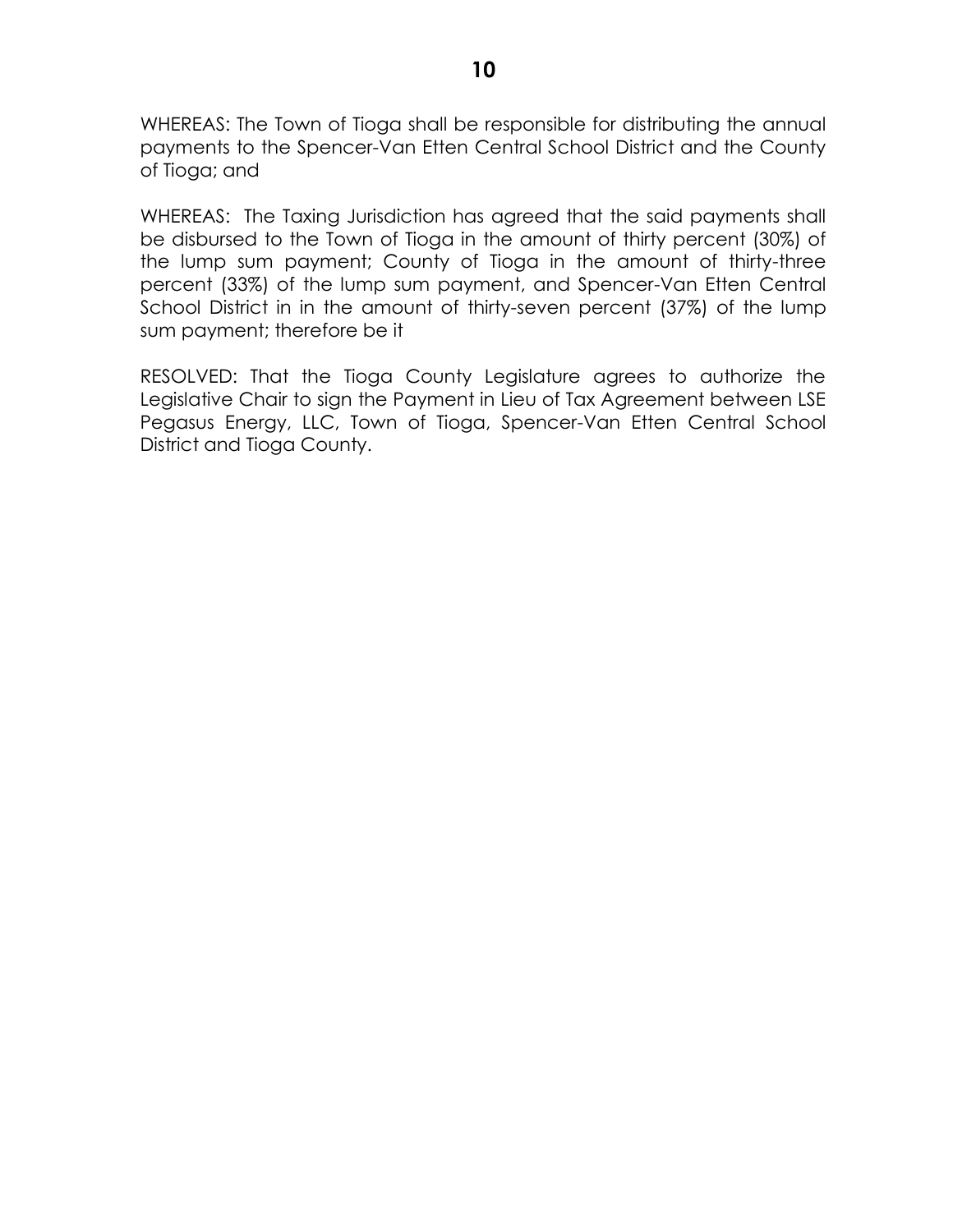| REFERRED TO:       | <b>PUBLIC SAFETY COMMITTEE</b><br><b>FINANCE/LEGAL COMMITTEE</b>                                                                                                    |
|--------------------|---------------------------------------------------------------------------------------------------------------------------------------------------------------------|
| RESOLUTION NO. -19 | AUTHORIZE AGREEMENT WITH MOTOROLA<br>SOLUTIONS FOR A P25 PHASE 1 DIGITAL<br>SIMULCAST TRUNKED RADIO SYSTEM FOR<br>THE PERIOD 2019-2024<br><b>EMERGENCY SERVICES</b> |

WHEREAS: The Director of Emergency Services requests authorization for an agreement with Motorola Solutions for a P25 Phase 1 Digital Simulcast Trunked Radio System and other emergency services solutions for the Office of Emergency Services at an amount not to exceed \$9,620,000 for the period December 20, 2019 through December 20, 2024; and

WHEREAS: Said services are necessary for the emergency communications systems upgrade project; therefore, be it

RESOLVED: That the County Legislature hereby authorizes an agreement with Motorola Solutions, 500 West Monroe Street, 44<sup>th</sup> Floor, Chicago, IL 60661 for a P25 Phase 1 Digital Simulcast Trunked Radio System for the Office of Emergency Services for a period December 20, 2019 through December 20, 2024; and be it further

RESOLVED: That the County will utilize available grant funding as the initial payment under the terms and conditions of the contract and will continue to seek and use grant funding for the project at which time the County may bond or lease for the balance of the project cost. In the event that the anticipated grant funding for this project is not received by the County or the remaining funds are not locally appropriated, the contract may be terminated without further obligation and any balance applied toward other equipment at the County's option; and be it further

RESOLVED: That the Chairwoman of the Legislature is authorized to execute any such agreements, documents, or papers, approved as to form by the County Attorney, as may be necessary to implement the intent and purpose of this resolution.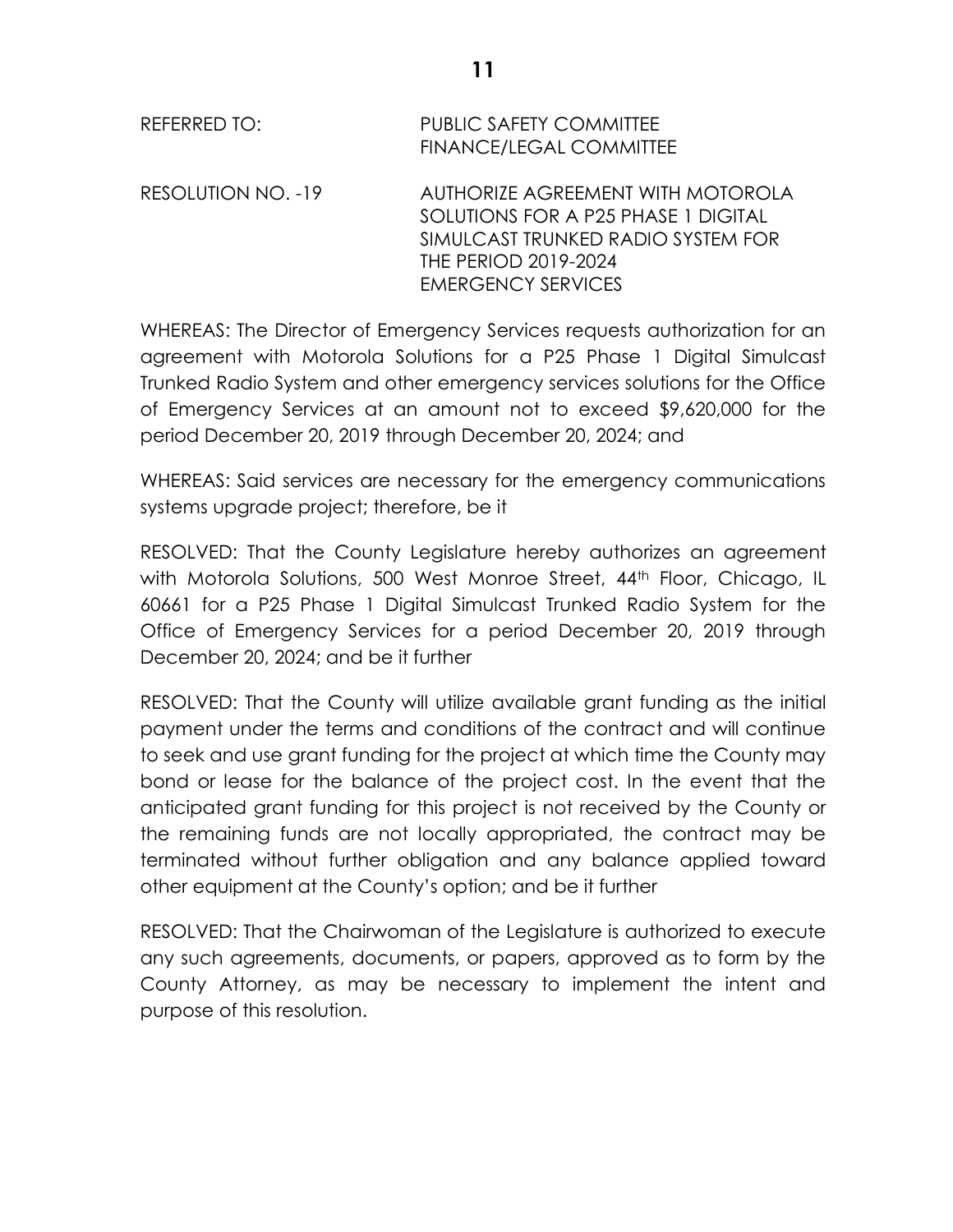REFERRED TO: PUBLIC SAFETY COMMITTEE

RESOLUTION NO. -19 AUTHORIZATION TO IMPOSE AN ADDITIONAL SURCHARGE ON WIRELESS COMMUNICATIONS SERVICE WITHIN TIOGA COUNTY EMERGENCY SERVICES

WHEREAS: Tioga County currently imposes surcharges on wireless communications and landline services pursuant to Tax Law §186-g and County Law §303; and

WHEREAS: Tioga County requests authorization from the New York State Legislature to impose additional surcharges to wireless communication services above the fees authorized by Tax Law §186-g; and

WHEREAS: These additional surcharges have been requested by the Director of the Office of Emergency Services and shall be used to fund the County's Public Safety Radio Capital project; therefore be it

RESOLVED: That the Tioga County Legislature requests that the New York State Legislature authorize Tioga County to impose an additional wireless communications surcharge in addition to the surcharge imposed pursuant to Tax Law §186-g (b) in the amount of \$1.00 per month on all wireless communications services and prepaid wireless communications services and \$1.00 per retail sale of prepaid wireless communications service sold within the County of Tioga pursuant to Tax Law §186-g (c); and be it further

RESOLVED: That said additional surcharges shall expire ten years after the effective date of the State Legislation; and be it further

RESOLVED: That a certified copy of this resolution be forwarded to Senator Fred Akshar and Assemblyman Christopher Friend.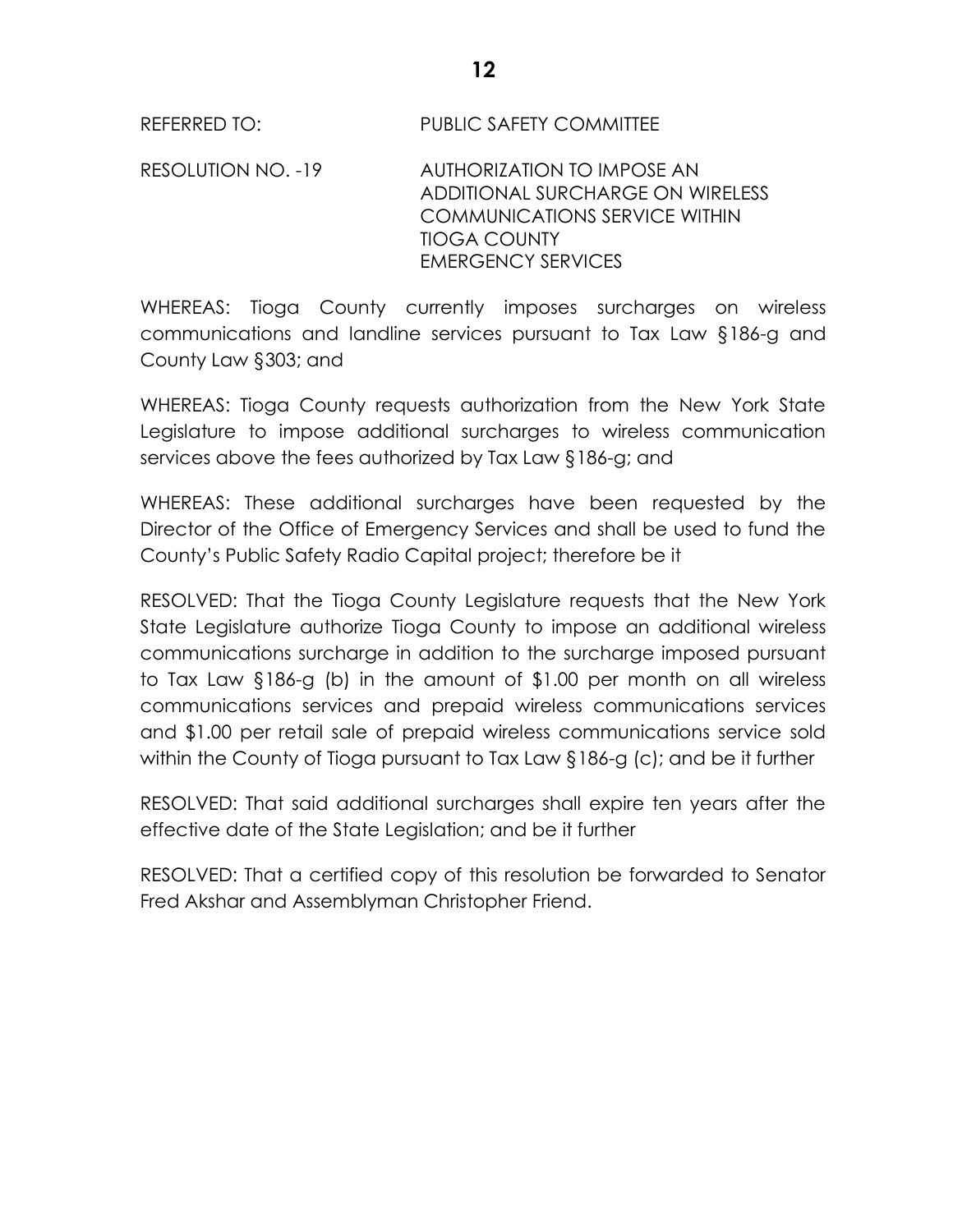REFERRED TO: PUBLIC WORKS COMMITTEE

RESOLUTION NO. -19 AUTHORIZING THE IMPLEMENTATION AND FUNDING IN THE FIRST INSTANCE 100% OF THE FEDERAL AID AND STATE "MARCHISELLI" PROGRAM-AID ELIGIBLE COSTS OF A TRANSPORTATION FEDERAL-AID PROJECT AND APPROPRIATING FUNDS

WHEREAS: A project for the Tioga County Bridge Preventative Maintenance Program (2020), PIN 9754.30 (the Project) is eligible for funding under Title 23 U.S. Code, as amended, that calls for the apportionment of the costs of such program to be borne at the ratio of 80% Federal Funds and 20% non-Federal Funds; and

WHEREAS: The County of Tioga desires to advance the Project by making a commitment of 100% of the Federal and non-Federal share of the costs of the Preliminary Engineering/Design work.

NOW, THEREFORE, the Tioga County Legislature, duly convened does hereby

RESOLVE: That the Tioga County Legislature hereby approves the abovesubject project; and it is hereby further

RESOLVED: That the Tioga County Legislature hereby authorizes the County of Tioga to pay in the first instance 100% of the Federal and non-Federal share of the cost of the Construction and Construction Supervision and Inspection work for the Project or portions thereof; and it is further

RESOLVED: That the sum of \$10,000 is hereby appropriated from account D5110.540050 and made available to cover the costs of participation in the above phase of the Project; and it is further

RESOLVED: That in the event the full Federal and non-Federal share costs of the project exceeds the amount appropriated above, the Tioga County Legislature shall convene as soon as possible to appropriate said excess amount immediately upon notification by the New York State Department of Transportation thereof, and it is further

RESOLVED: That the Chair of the Tioga County Legislature be and is hereby authorized to execute all necessary Agreements, certifications or reimbursement requests for Federal Aid and/or Marchiselli Aid on behalf of the County of Tioga with the New York State Department of Transportation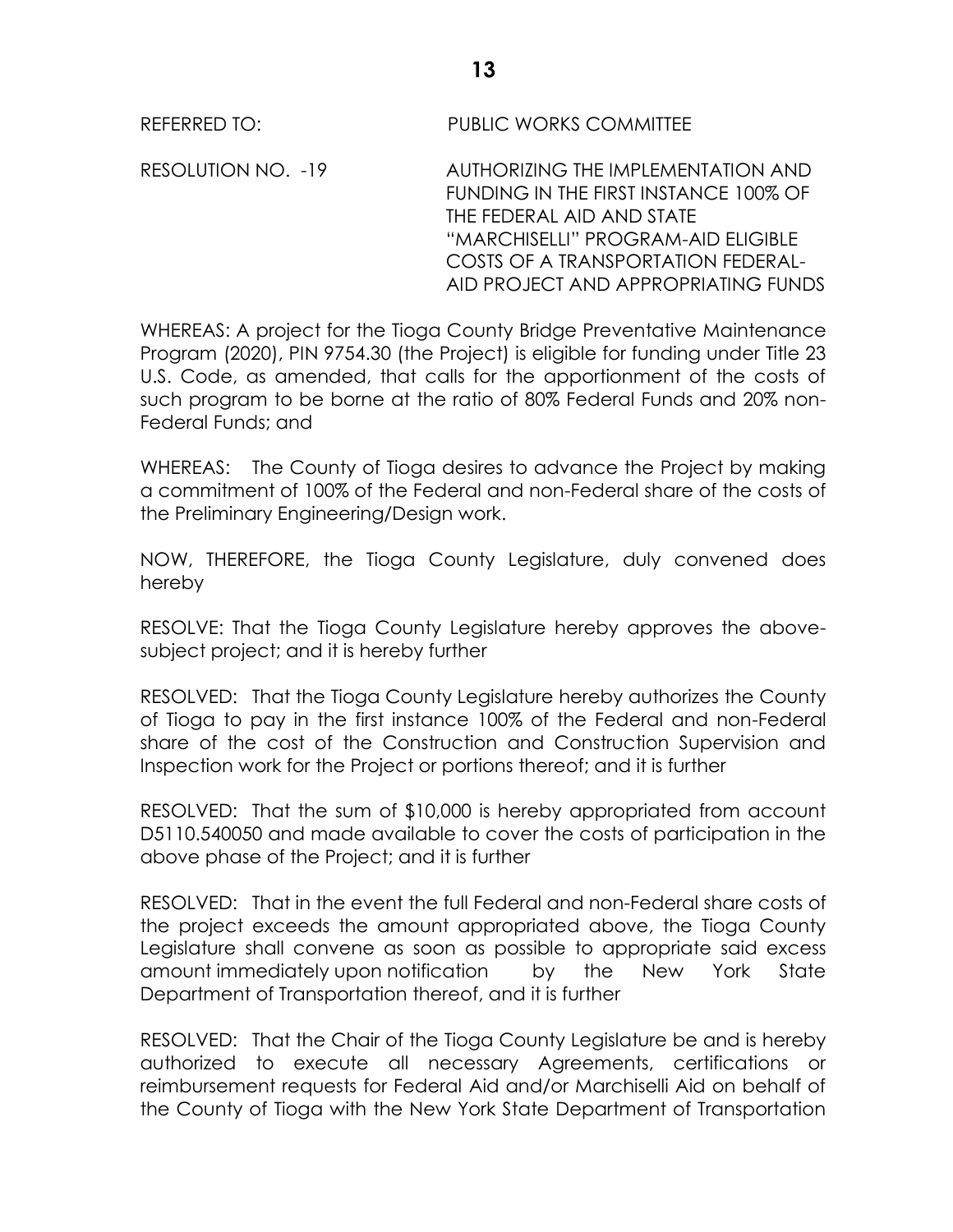in connection with the advancement or approval of the Project and providing for the administration of the Project and the municipality's first instance funding of project costs and permanent funding of the local share of federal-aid and state-aid eligible Project costs and all Project costs within appropriations therefore that are not so eligible, and it is further

RESOLVED: That a certified copy of this resolution be filed with the New York State Commissioner of Transportation by attaching it to any necessary Agreement in connection with the Project, and it is further

RESOLVED: This Resolution shall take effect immediately.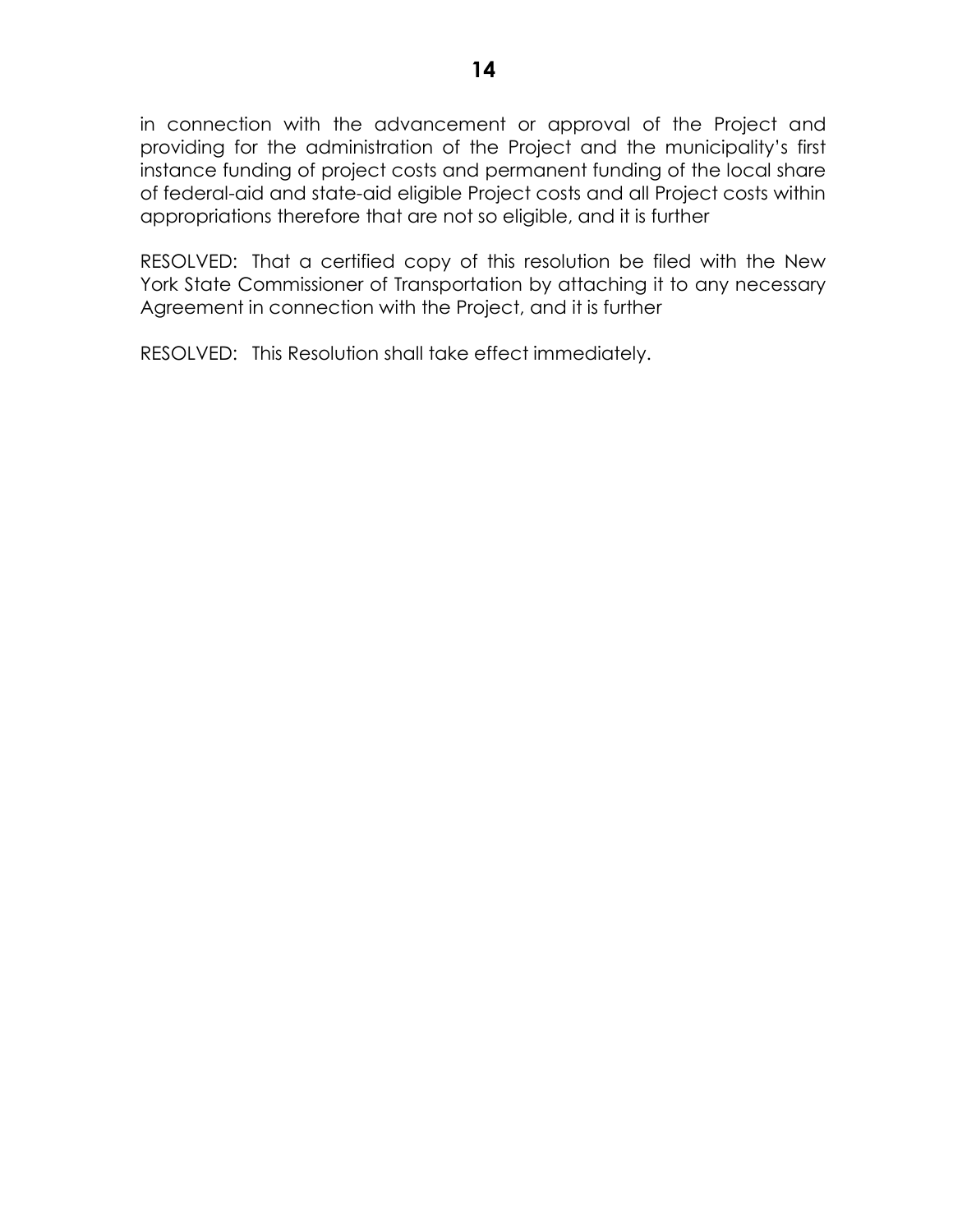| REFERRED TO:             | <b>FINANCE/LEGAL COMMITTEE</b><br>LEGISLATIVE WORKSESSION |  |
|--------------------------|-----------------------------------------------------------|--|
| $DECOI I ITION INO = 10$ | ALITUODIZE ACCEDITANICE OE                                |  |

RESOLUTION NO. -19 AUTHORIZE ACCEPTANCE OF YEAR TWO FUNDING FROM THE NYS OFFICE OF INDIGENT LEGAL SERVICES

WHEREAS: By Resolution No. 257-18 adopted on November 13, 2018 Tioga County entered into a five year agreement with the New York State Office of Indigent Legal Services for distribution of funds to provide representation to persons legally entitled to counsel but unable to hire an attorney; and

WHEREAS: The allocated amount to Tioga County from NYS Office of Indigent Legal Services for the fiscal year 2019 is \$308,468; and

WHEREAS: It is necessary for Tioga County to adopt the second year funding budget for said distribution in said amount of \$308,468; now therefore be it

RESOLVED: That the Tioga County Legislature hereby approves the year two budget of said distribution in the amount of \$308,468.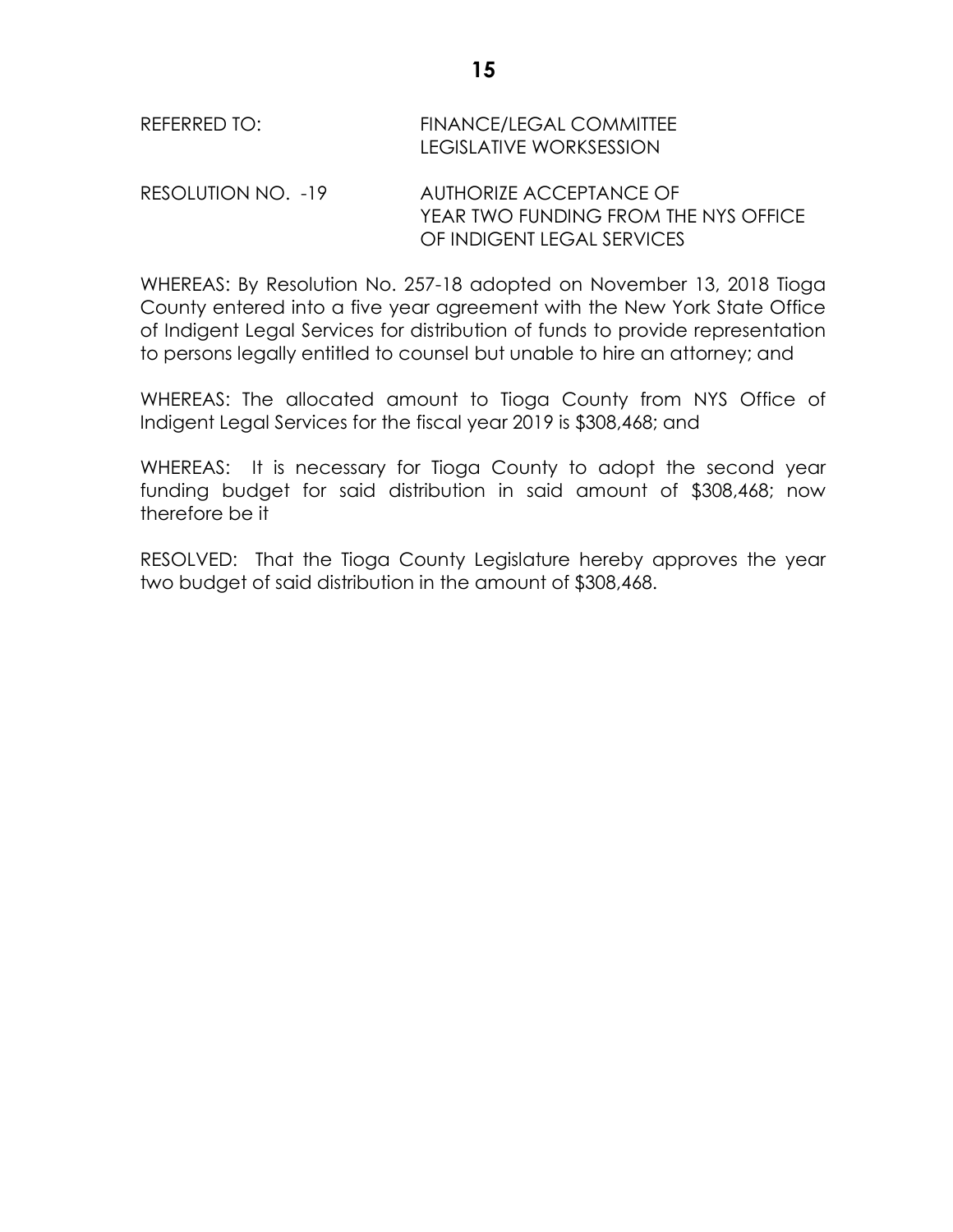| REFERRED TO: | HEALTH & HUMAN SERVICES COMMITTEE |
|--------------|-----------------------------------|
|              | <b>FINANCE COMMITTEE</b>          |

RESOLUTION NO. -19 TRANSFER OWNERSHIP OF A TRUST ACCOUNT FOR TIOGA COUNTY SUICIDE PREVENTION COMMUNITY COALITION MENTAL HYGIENE

WHEREAS: Tioga County Suicide Prevention Community Coalition was established in 2014 through a New York State grant; and

WHEREAS: The Coalition has been established as a Trust Account in 2019; and

WHEREAS: Tioga County Mental Hygiene would like to transfer ownership of the Trust Account to A New Hope Center located in Owego, NY; and

WHEREAS: Transferring ownership requires legislative approval; therefore be it

RESOLVED: That final disbursement in the amount of \$5,686.25 to A New Hope Center will close out the Suicide Coalition Trust account TA 208501 that was established in 2019.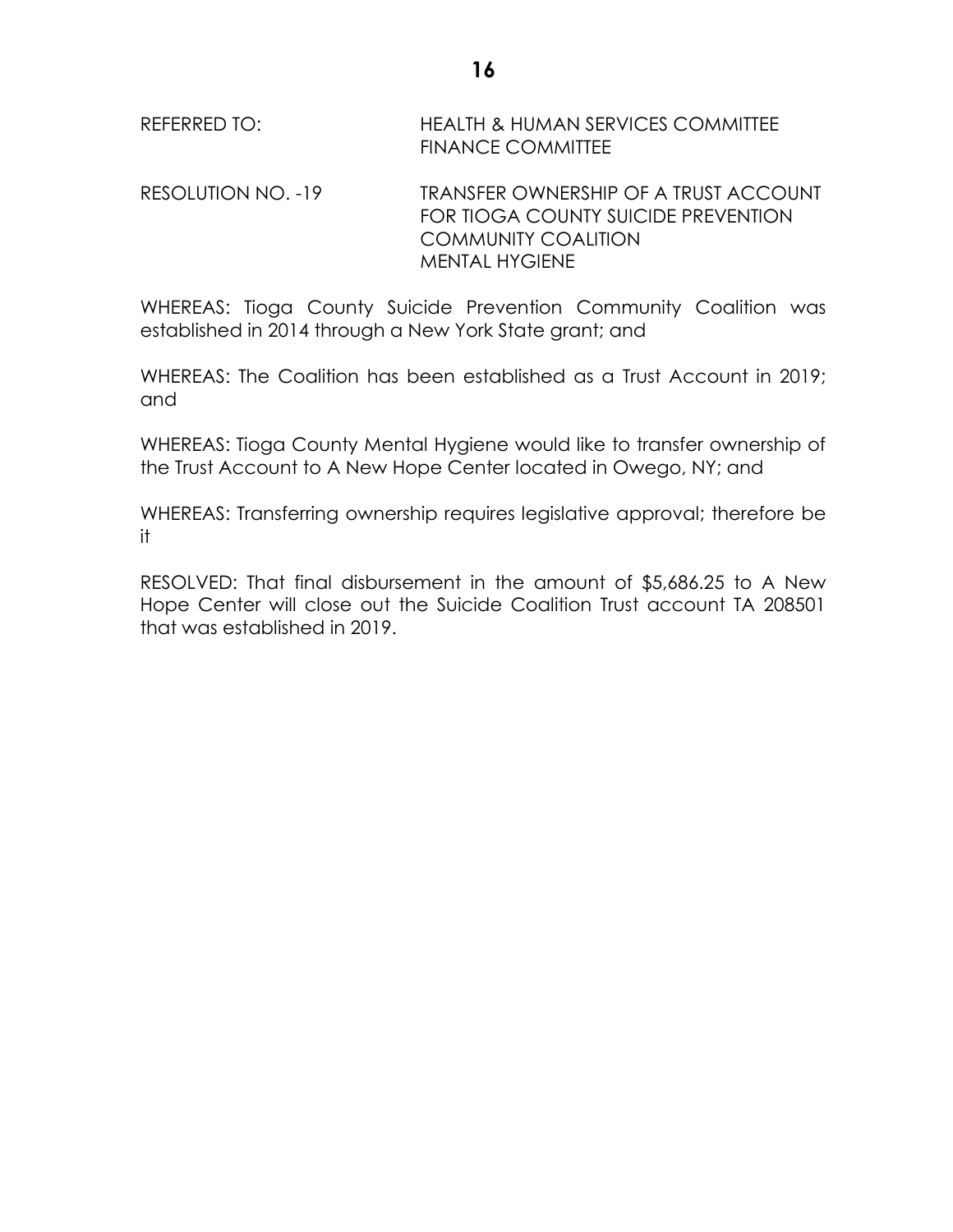#### REFERRED TO: PERSONNEL COMMITTEE

RESOLUTION NO. -19 AMEND RESOLUTION 295-05 AS AMENDED BY RESOLUTION 345-08 POLICY/CONTRACT FOR LIFE INSURANCE COVERAGE

WHEREAS: Resolution 345-08 authorized the use of Security Mutual Life Insurance Company of New York to provide group life insurance coverage to those employees in the Sheriff's Department eligible for the benefit until such time as a different company was selected; and

WHEREAS: Tioga County has received notice that Security Mutual Life Insurance Company of New York has been transitioned to Renaissance Life & Health Insurance Company of America and its sister company Renaissance Life & Health Insurance Company of New York (Renaissance); and

WHEREAS: Renaissance can offer replacement group insurance coverage to match existing level of benefits with the same administrative support at the current premium rates through November 30, 2020; and

WHEREAS: This group life insurance needs to be maintained to prevent a lapse in coverage; therefore be it

RESOLVED: The Tioga County Legislature authorizes the Chair of the Legislature, subject to review by the County Attorney, to sign the required paperwork for this transition; and be it further

RESOLVED: That this Renaissance group life insurance will renew annually until such time that a different company is selected.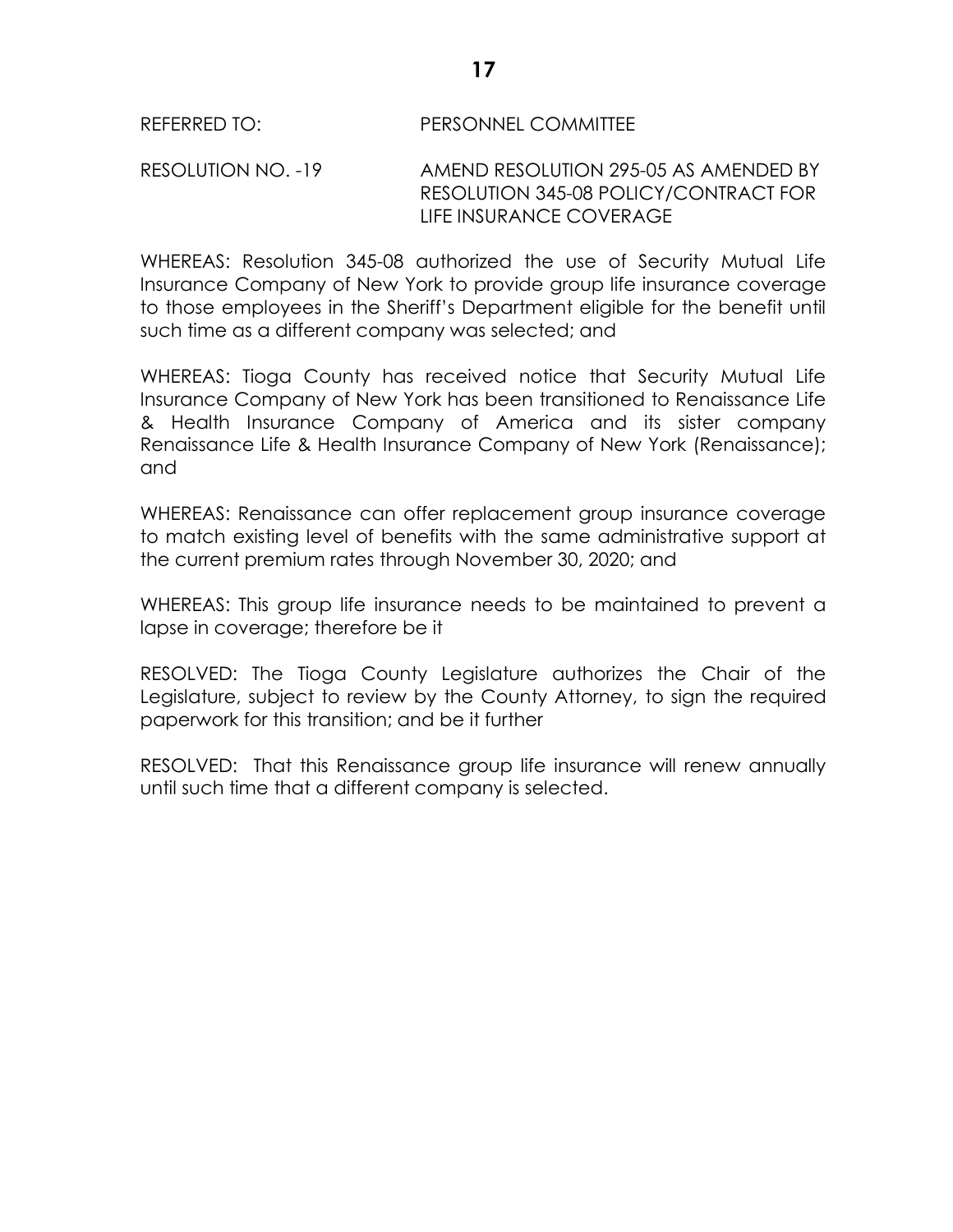### REFERRED TO: PERSONNEL COMMITTEE

RESOLUTION NO. -19 AUTHORIZE PURCHASE OF EMPLOYERS' LIABILITY INSURANCE FOR WORKERS' COMPENSATION PROGRAM

WHEREAS: The Tioga County Self-Insurance Plan's employers' liability insurance policy will expire December 31, 2019; and

WHEREAS: The continuance of an employers' liability insurance policy helps to limit exposure to the Tioga County Self-Insurance Plan; therefore be it

RESOLVED: That the Tioga County Legislature authorizes the purchase of employers' liability insurance, subject to review by the County Attorney, for the period of January 1, 2020 through December 31, 2020 to be paid for out of the 2020 Tioga County Self-Insurance Plan budget.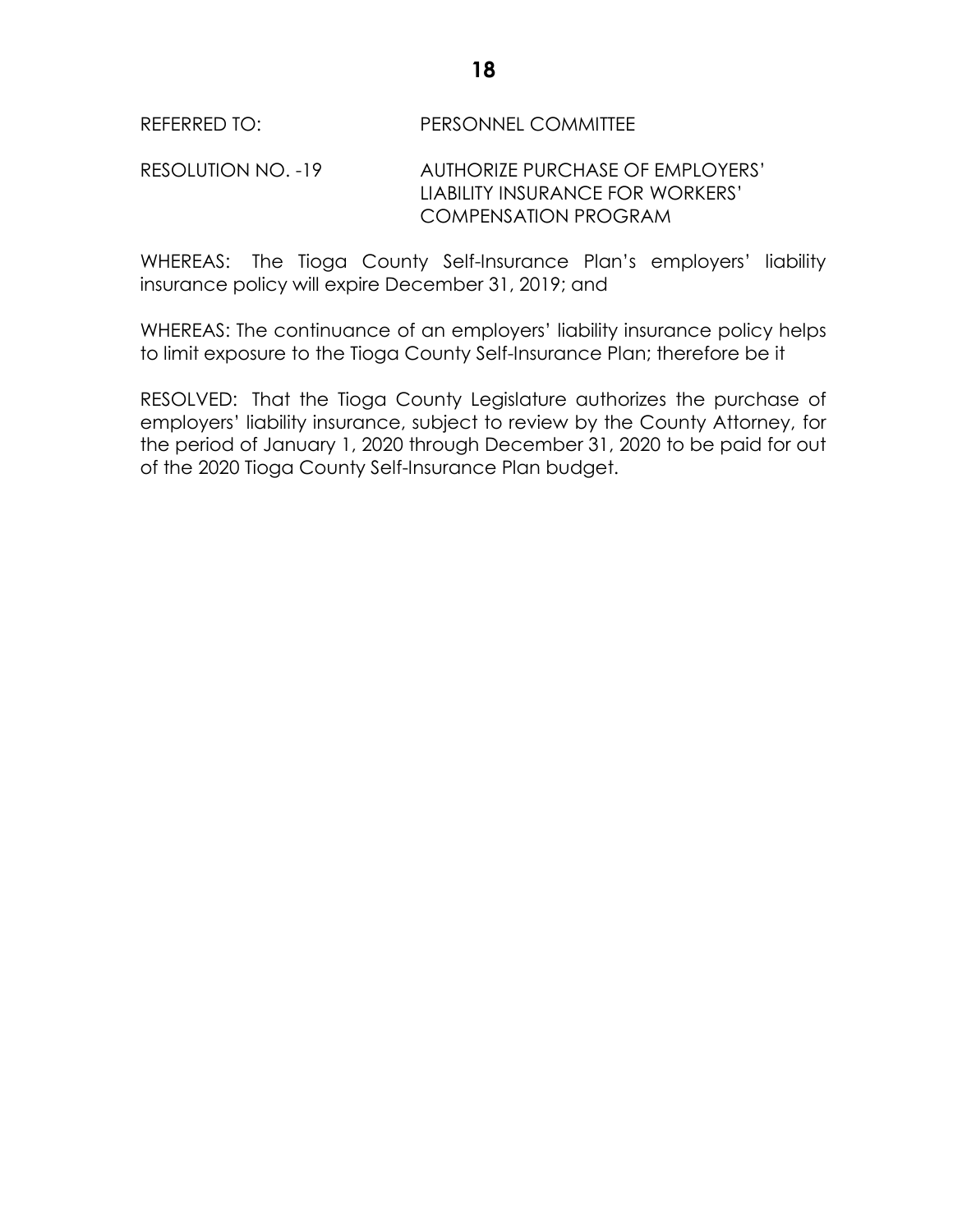# REFERRED TO: PUBLIC SAFETY COMMITTEE FINANCE/LEGAL COMMITTEE

RESOLUTION NO. -19 AWARD 2019 EMERGENCY MANAGEMENT PLANNING GRANT (EMPG19) EMERGENCY SERVICES

WHEREAS: The Tioga County Office of Emergency Services has been awarded a matching grant of \$23,669 by the New York State Division of Homeland Security and Emergency Services (NYSDHSES); and

WHEREAS: The matching grant will be used to offset \$23,669 of budgeted salary costs; therefore be it

RESOLVED: That the Emergency Services Office be allowed to accept the awarded 2019 Emergency Management Planning Grant in the amount of \$23,669.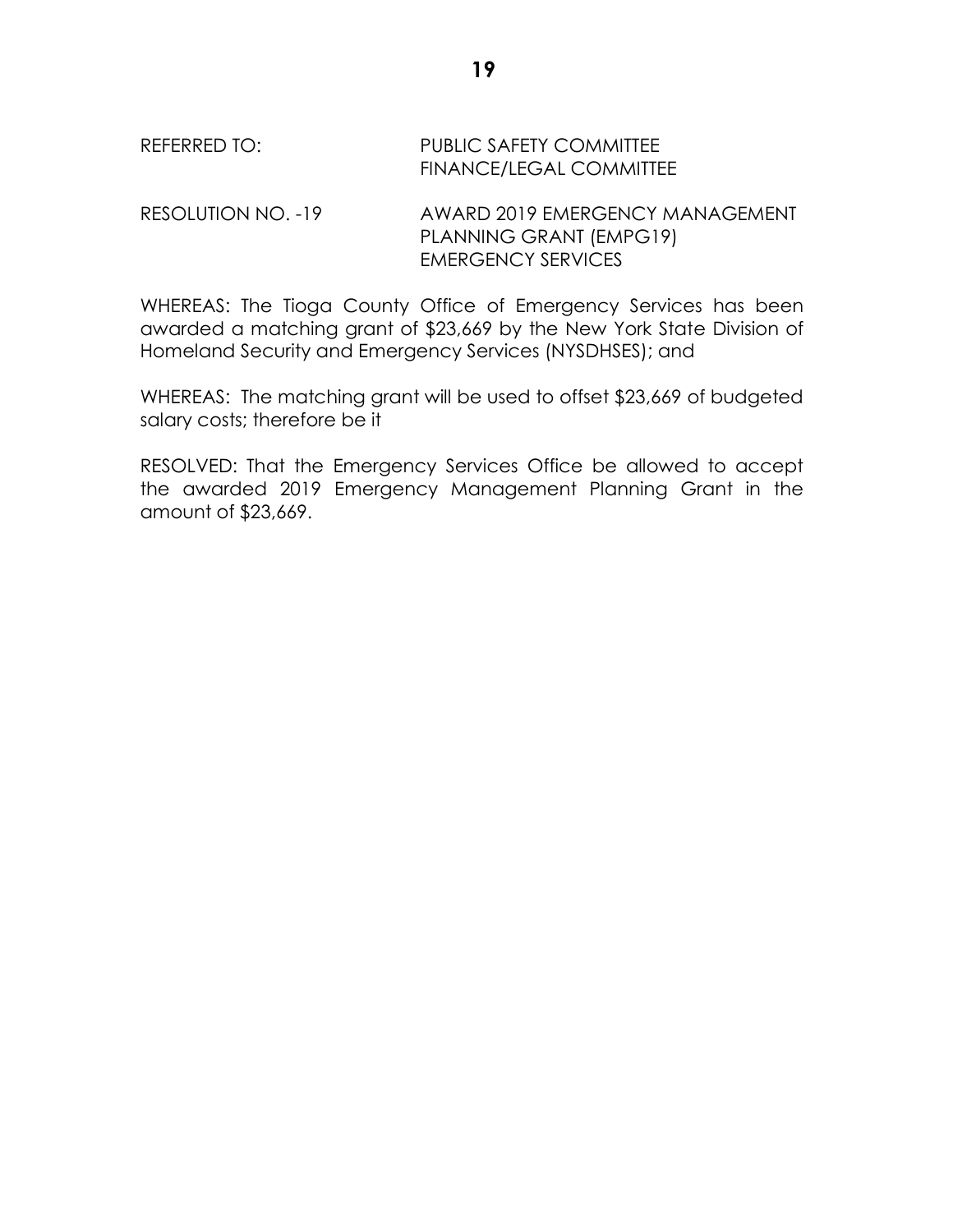# RESOLUTION NO. -19 AWARD BRIDGE PREVENTATIVE MAINTENANCE PHASE V PIN 9754.29 CONSTRUCTION CONTRACT

WHEREAS: Tioga County was awarded funding for this project through NYSDOT; and

WHEREAS: Funding is available for this portion of the project; and

WHEREAS: The Commissioner of Public Works received one sealed bid on October 9, 2019 and the bid result was as follows:

R. DeVincentis Construction, Inc.  $$197,000.00$ 

WHEREAS: Tioga County has completed the review of the bid and NYSDOT has concurred and finds the low bidder R. DeVincentis meets all of the qualifications of the bid specifications; therefore be it

RESOLVED: That the Tioga County Legislature authorize awarding the bid to R. DeVincentis Construction, not to exceed \$197,000.00 to be paid out of the following account: D5110.540050 – Bridge Projects.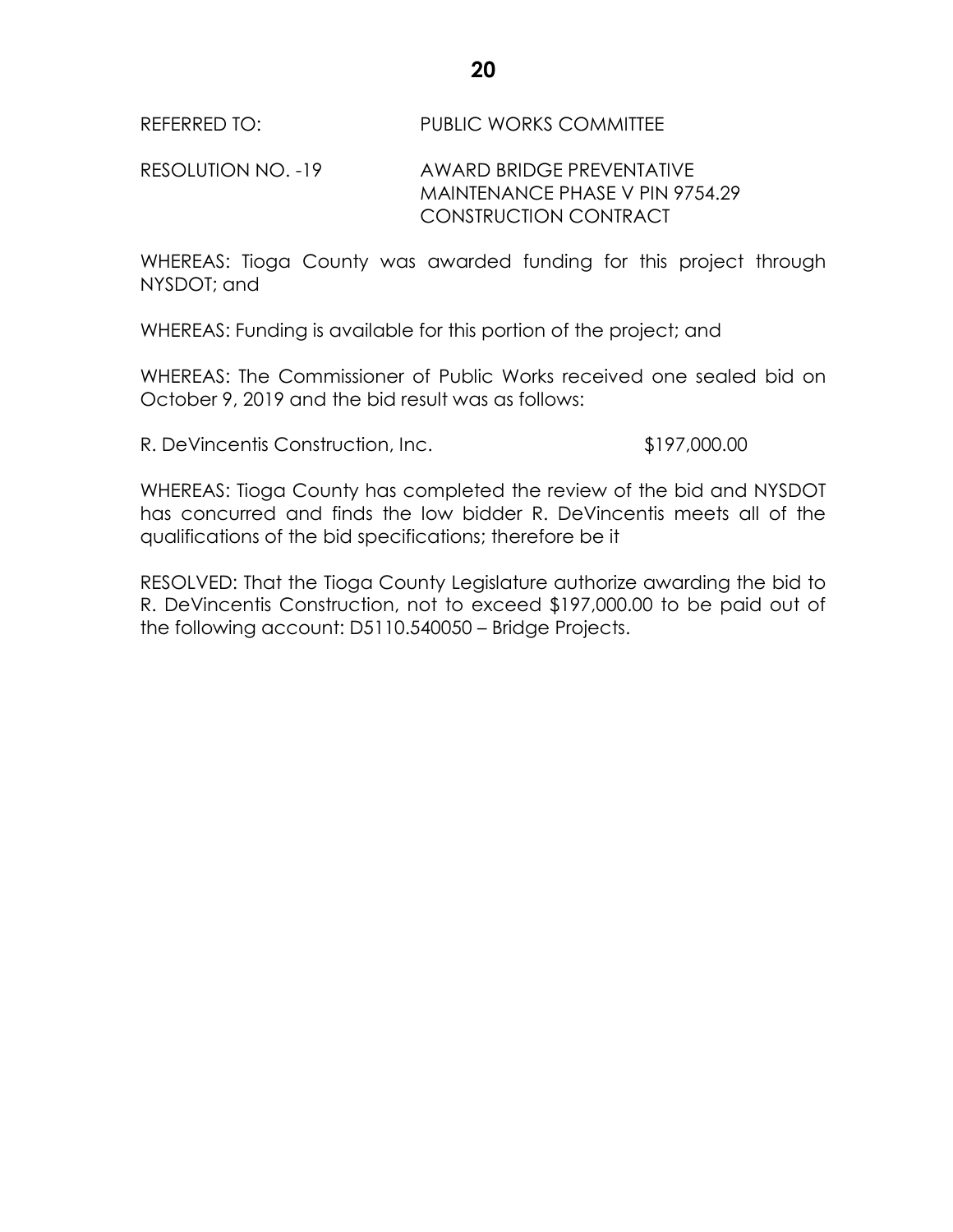| REFERRED TO:       | PUBLIC SAFETY COMMITTEE<br><b>FINANCE/LEGAL COMMITTEE</b> |  |
|--------------------|-----------------------------------------------------------|--|
| RESOLUTION NO. -19 | MODIFY 2019 BUDGET AND TRANSFER                           |  |

FUNDS STATEWIDE INTEROPERABLE COMMUNICATIONS GRANT 2017 OFFICE OF EMERGENCY SERVICES

WHEREAS: Resolution # 92-18 awarded the Office of Emergency Services a 2017 Statewide Interoperable Communications Grant in the amount of \$453,399.00; and

WHEREAS: The grant budget has been amended; therefore be it

RESOLVED: That the 2019 budget be modified and transfer of funds be made as below:

FROM: A3415.540140 IO17 Contracting Services \$79,440.84 TO: A3415.520230 IO17 Radio & Equipment \$79,440.84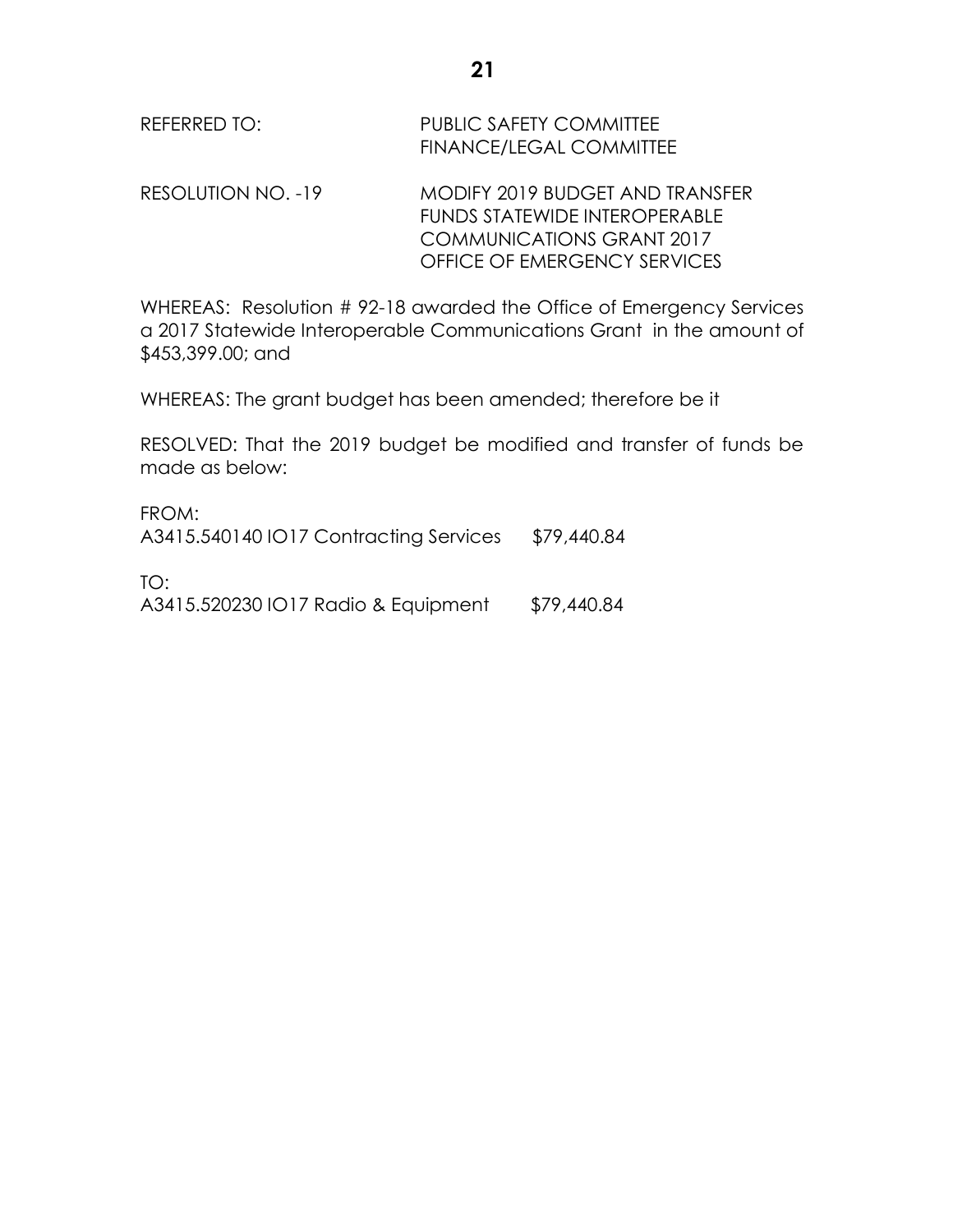| REFERRED TO:       | <b>HEALTH &amp; HUMAN SERVICES COMMITTEE</b><br>FINANCE/LEGAL COMMITTEE |
|--------------------|-------------------------------------------------------------------------|
| RESOLUTION NO. -19 | AMEND BUDGET & APPROPRIATE FUNDS<br><b>PUBLIC HEALTH</b>                |

WHEREAS: Tioga County Public Health has been awarded funding from New York State; and

WHEREAS: The award is designated for Community Cancer Prevention in Action, which is a partnership between Broome and Tioga Counties; and

WHEREAS: Cancer Prevention is an area of focus for Public Health; and

WHEREAS: The funding will pass through Broome County to Tioga County Public Health; and

WHEREAS: Amending of Budget and Appropriation of Funds requires Legislative approval; therefore be it

RESOLVED: That funding be appropriated as follows:

|     | From: A4053 422800 Public Health: Local Grants | \$22,250 |
|-----|------------------------------------------------|----------|
| To: | A4053 540640 Public Health: Supplies           | \$22,250 |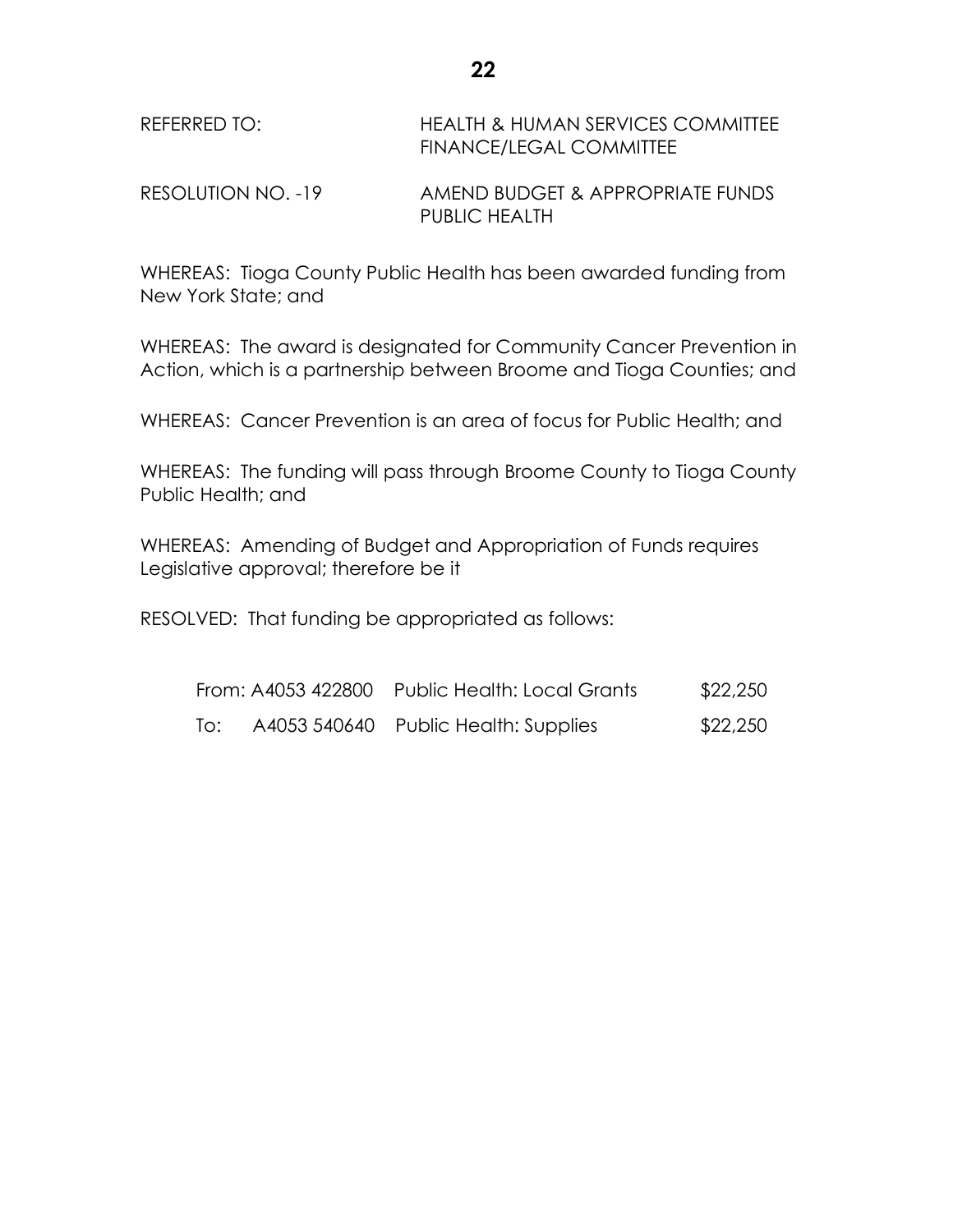| REFERRED TO: | <b>HEALTH &amp; HUMAN SERVICES COMMITTEE</b> |
|--------------|----------------------------------------------|
|              | <b>FINANCE COMMITTEE</b>                     |

RESOLUTION NO. - 19 APPROPRIATION OF FUNDS & AMEND 2019 BUDGET SOCIAL SERVICES

WHEREAS: Additional funding has been awarded to Tioga County Department of Social Services from the Office of Children and Family Services for Non-Residential Domestic Violence Services; and

WHEREAS: A New Hope Center is the approved Non-Residential Domestic Violence Program in Tioga County; and

WHEREAS: Appropriation of Funds and budget amendment requires Legislative approval; therefore be it

RESOLVED: That funding be appropriated as follows:

| From: A6010.446100 Federal Aid: Administration | \$34,623                          |          |
|------------------------------------------------|-----------------------------------|----------|
| To:                                            | A6010.540140 Contracting Services | \$34,623 |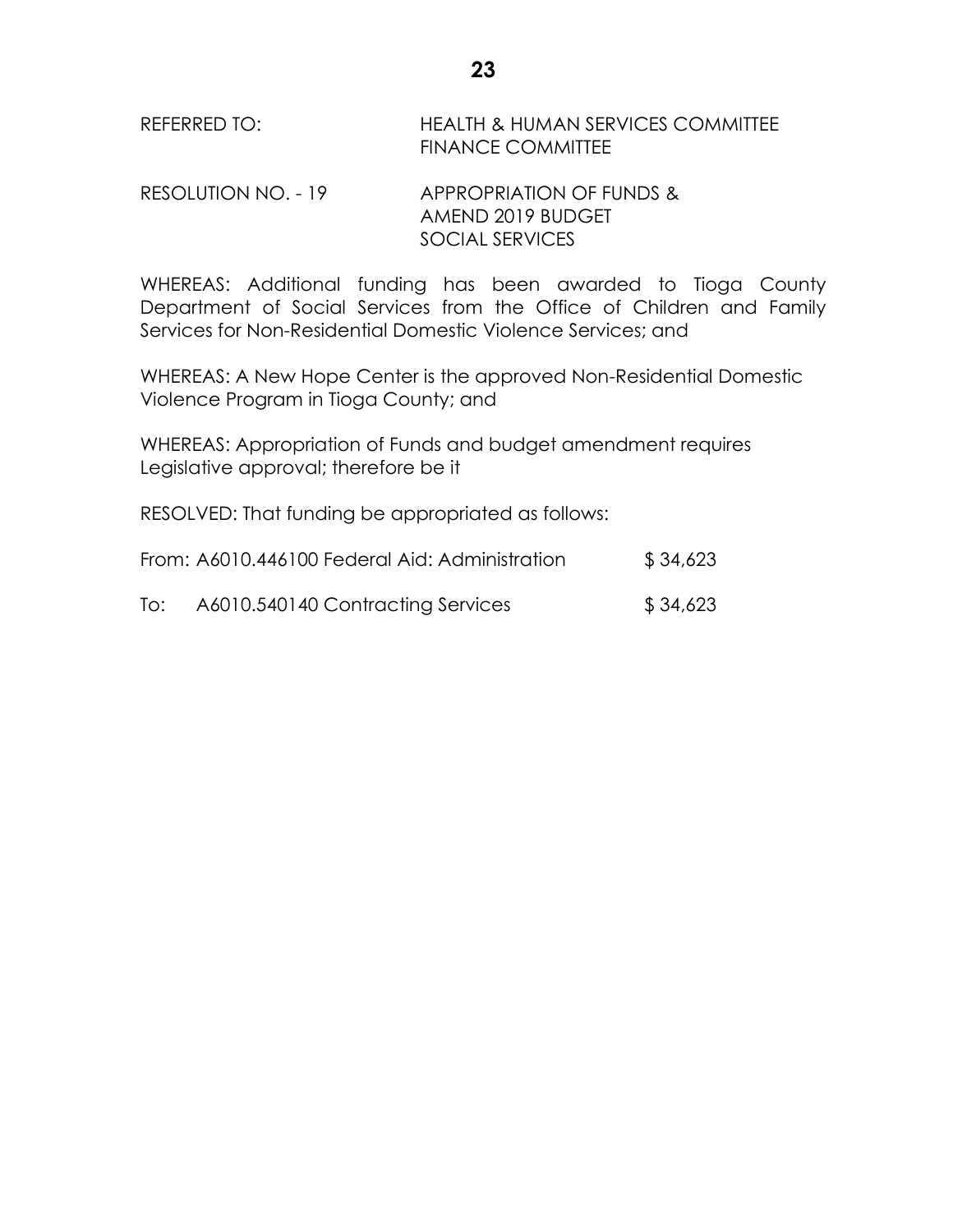| REFERRED TO: | PERSONNEL COMMITTEE<br><b>LEGISLATIVE WORKSESSION</b> |
|--------------|-------------------------------------------------------|
|              |                                                       |

RESOLUTION NO. -19 AMEND EMPLOYEE HANDBOOK: NON-UNION BENEFITS

WHEREAS: The Non-Union Benefits Policy Section 2A provides for payment of unused vacation as well as a pro-rated portion of accrued vacation upon separation; and

WHEREAS: The Non-Union Vacation Policy grants vacation time to new hires with qualifying prior work experience; and

WHEREAS: The Non-Union Benefits Policy Section 9 provides for 50% reimbursement of tuition for job related courses; and

WHEREAS: Neither the Non-Union Vacation Policy nor the Non-Union Benefits Policy stipulates that employment shall continue for a certain duration in order to be eligible for payment of vacation time granted due to prior relevant experience; and

WHEREAS: The Non-Union Benefits Policy does not stipulate eligibility criteria for Tuition Reimbursement; and

WHEREAS: There is a desire to establish the requirement that a Non-Union employee granted vacation time based on prior relevant experience must work a minimum of 12 months in order to be eligible for payment upon separation for a pro-rated portion of their accrued vacation; and

WHEREAS: There is a desire to require that Non-Union employees have passed their probationary period before eligible for Tuition Reimbursement; therefore be it

RESOLVED: That Section 2A of the Non-Union Benefits Policy, fourth bullet, be amended to read as follows:

"Any unused vacation time plus a portion of the coming year's accrual shall be paid for upon separation from the County. Employees granted vacation upon hire based upon qualifying prior work experience must work a minimum of twelve (12) months for Tioga County in order to be eligible for payment of the pro-rated portion of the coming year's vacation accrual."

and be it further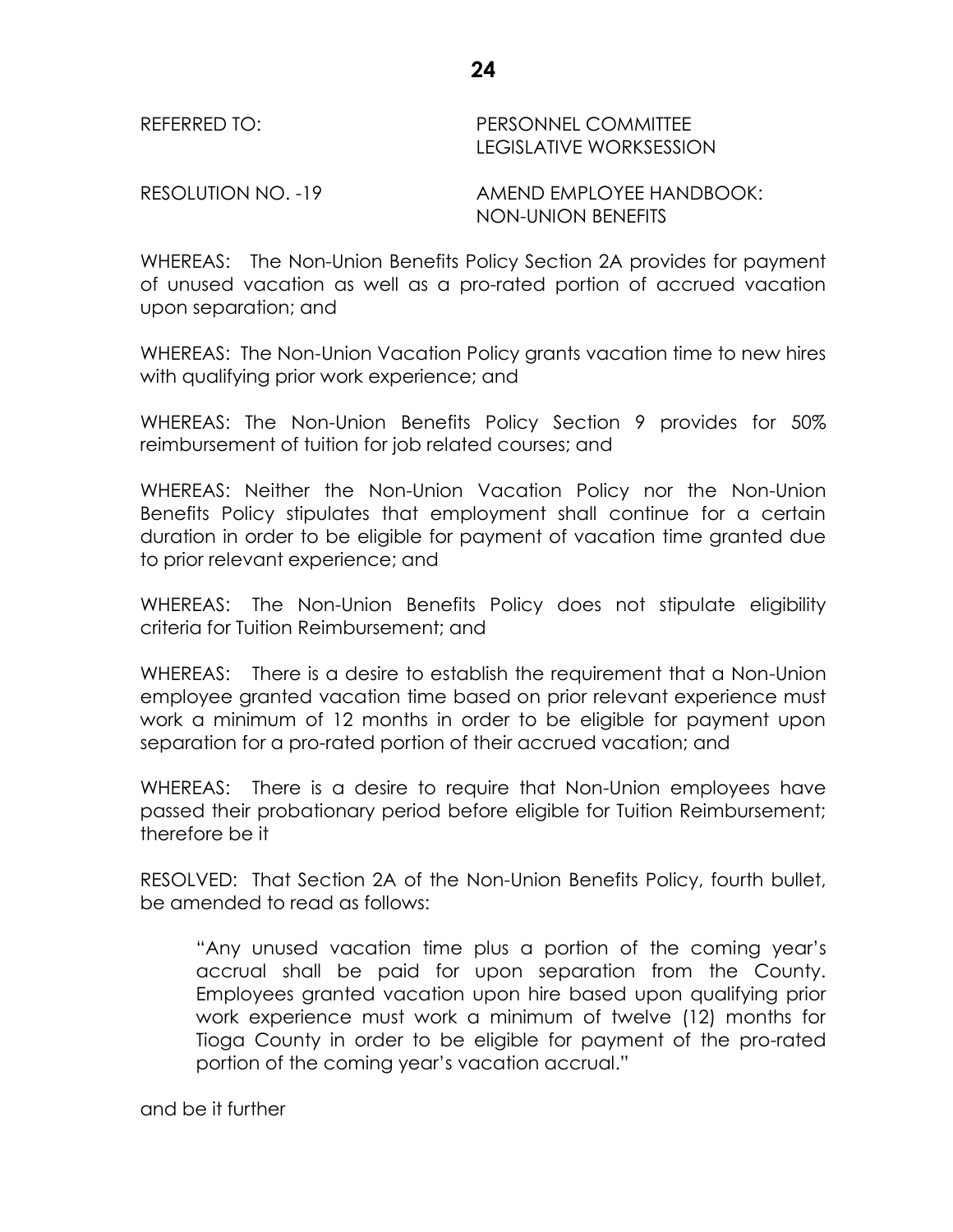RESOLVED: That Section 9 of the Non-Union Benefits Policy be changed to read:

"Full-time employees who have passed their probationary period are eligible for reimbursement of 50% of tuition costs of job-related courses if prior approval is received from the appointing authority and the Personnel Office and the course is successfully completed. Request forms are available from the Personnel Office. In order to receive reimbursement, a copy of the tuition receipt and the grade report for the school must be submitted. Reimbursement shall be limited to 8 credit hours per calendar year."

"Upon request for tuition reimbursement/course approval, the employee shall enter into a contract with Tioga County which requires continued employment with Tioga County for at least one year following receipt of the reimbursement. The contract shall provide that in the event the employee separates employment for any reason with Tioga County within one year of receipt of the reimbursement, then Tioga County is entitled to be reimbursed for the entire amount of the tuition paid on behalf of the employee during the previous year, and that sum shall be deducted from the employee's last paycheck. No refund is due to the County if an employee is laid off within one year of receiving tuition reimbursement."

and be it further

RESOLVED: That the remainder of the Non-Union Benefits Policy is unchanged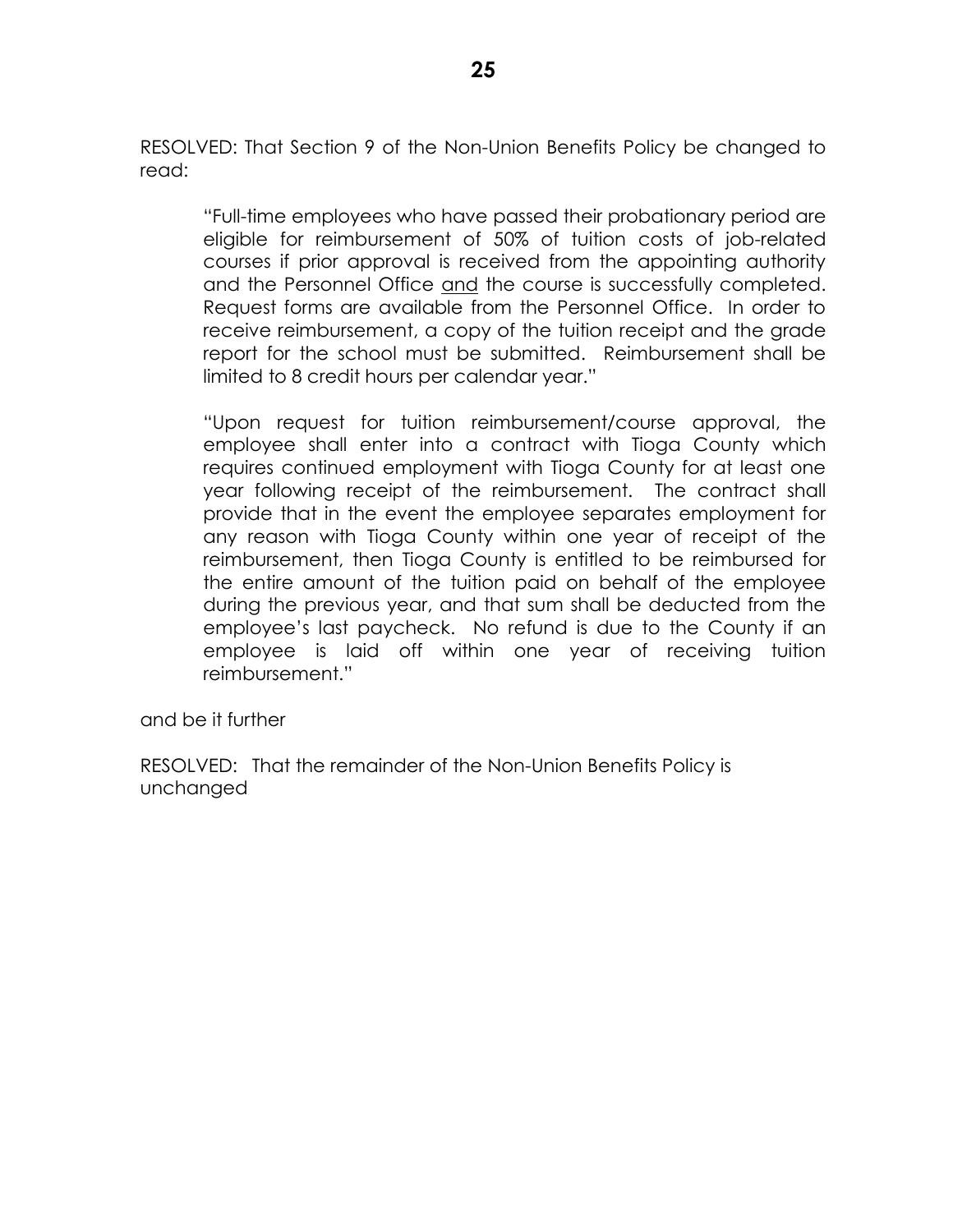| REFERRED TO:       | HEALTH AND HUMAN SERVICES COMMITTEE<br>PERSONNEL COMMITTEE |
|--------------------|------------------------------------------------------------|
| RESOLUTION NO. -19 | AUTHORIZE APPOINTMENT OF                                   |

CONFIDENTIAL ASSISTANT PUBLIC HEALTH DEPARTMENT

WHEREAS: Legislative approval is required for any Non-union appointment; and

WHEREAS: Due to retirement, a Confidential Assistant position (Non-Union salary range \$33,670 – \$43,670) has been vacant within the Public Health Department since July 9, 2019; and

WHEREAS: Recruitment has been conducted and the Public Health Director has identified a qualified candidate to fill said vacancy; therefore be it

RESOLVED: That Jason Davis shall be provisionally appointed, pending successful completion of civil service examination requirements, to the position of Confidential Assistant at an annual rate of \$40,000 effective November 25, 2019; and be it further

RESOLVED: That Mr. Davis shall not be eligible for the 2020 Non-union salary increase until successful completion of a six (6) month evaluation on May 25, 2020.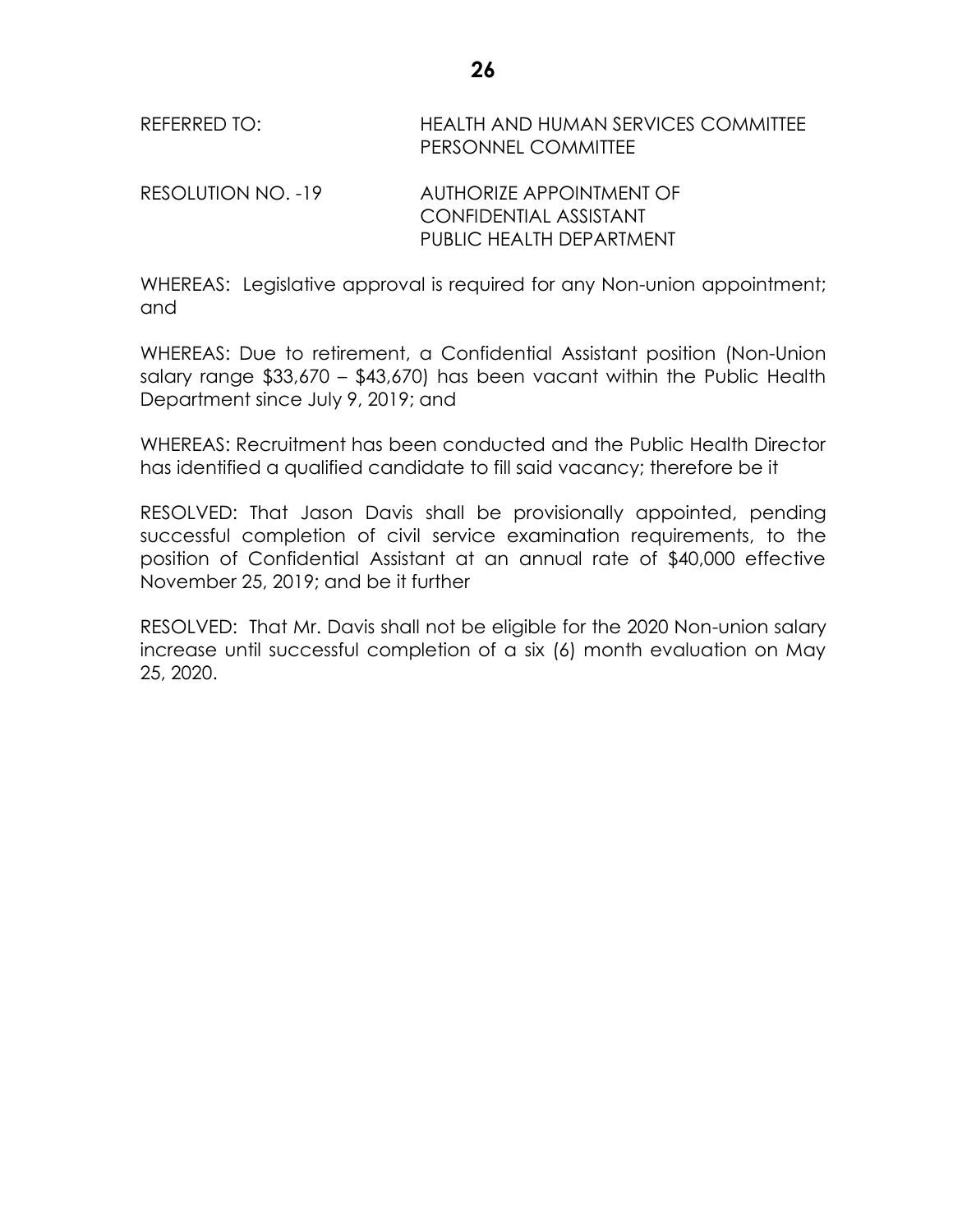| REFERRED TO: | LEGAL/FINANCE COMMITTEE    |
|--------------|----------------------------|
|              | <b>PERSONNEL COMMITTEE</b> |
|              |                            |

RESOLUTION NO. -19 CREATE POSITIONS PUBLIC DEFENDER'S OFFICE

WHEREAS: The continued expansion of the Indigent Legal Services Program has created a need for additional staffing in the Public Defender's Office; and

WHEREAS: The need is for both clerical and legal services; therefore be it

RESOLVED: That one (1) full-time position of Data Officer (CSEA Salary Grade 5: \$29,047 – 29,747) is created with authorization to fill provisionally, pending civil service examination, effective on or after November 23, 2019 but no sooner than confirmation of Year 2 ILS funding is available; and be it further

RESOLVED: That two (2) part-time (17 hours/week) positions of Assistant Public Defender (Non-Union: \$35,010-\$35,885) shall be created and with permission to fill on or after November 13, 2019 but no sooner than confirmation of Year 2 ILS funding is available; and be it further

RESOLVED: That Brad Helmetsie shall be appointed one of the said parttime Assistant Public Defender positions at an annual non-union salary of \$35,000 effective November 25, 2019 but not sooner than confirmation of Year 2 ILS funding is available, and will not be eligible for the 2020 non-union salary increase until a six (6) month evaluation has been completed; and be it further

RESOLVED: That the Public Defender's Office authorized headcount shall be adjusted to five (5) full-time and five (5) part-time.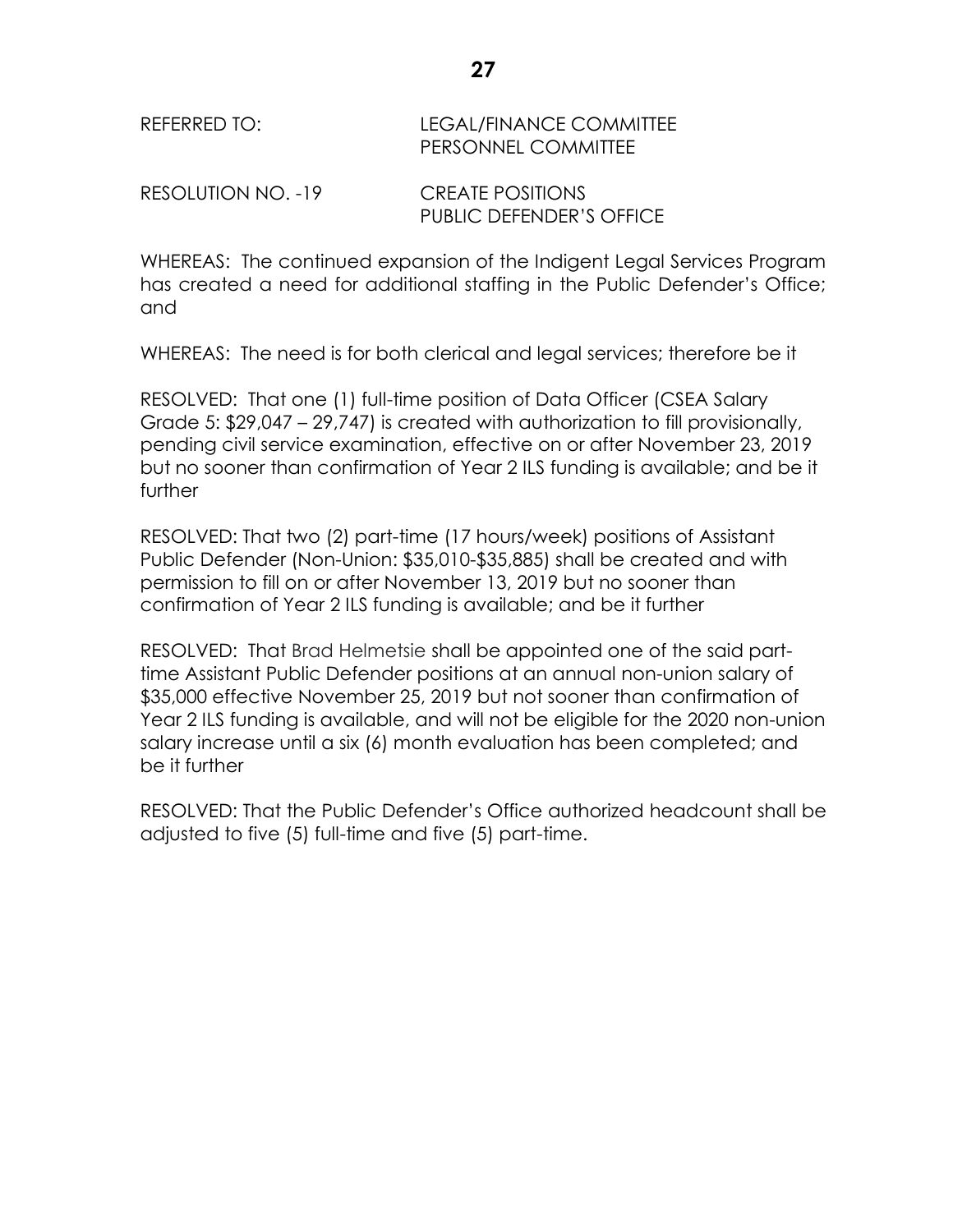# REFERRED TO: LEGISLATIVE WORKSESSION PERSONNEL COMMITTEE RESOLUTION NO. -19 AUTHORIZE APPOINTMENT OF DEPUTY CLERK TO THE LEGISLATURE

WHEREAS: Legislative approval is required for any appointment to a nonunion position within Tioga County; and

LEGISLATIVE OFFICE

WHEREAS: The full-time position of Deputy Clerk to the Legislature has been vacant since September 14, 2019; and

WHEREAS: The Clerk of the Legislature has identified a qualified candidate for the position who is willing and eligible for appointment; therefore be it

RESOLVED: That the Tioga County Legislature authorizes the Clerk of the Legislature to appoint Cheryl Heffernan as Deputy Clerk to the Legislature at an annual, non-union salary of \$38,500 effective December 2, 2019 and there shall be no salary increase for 2020.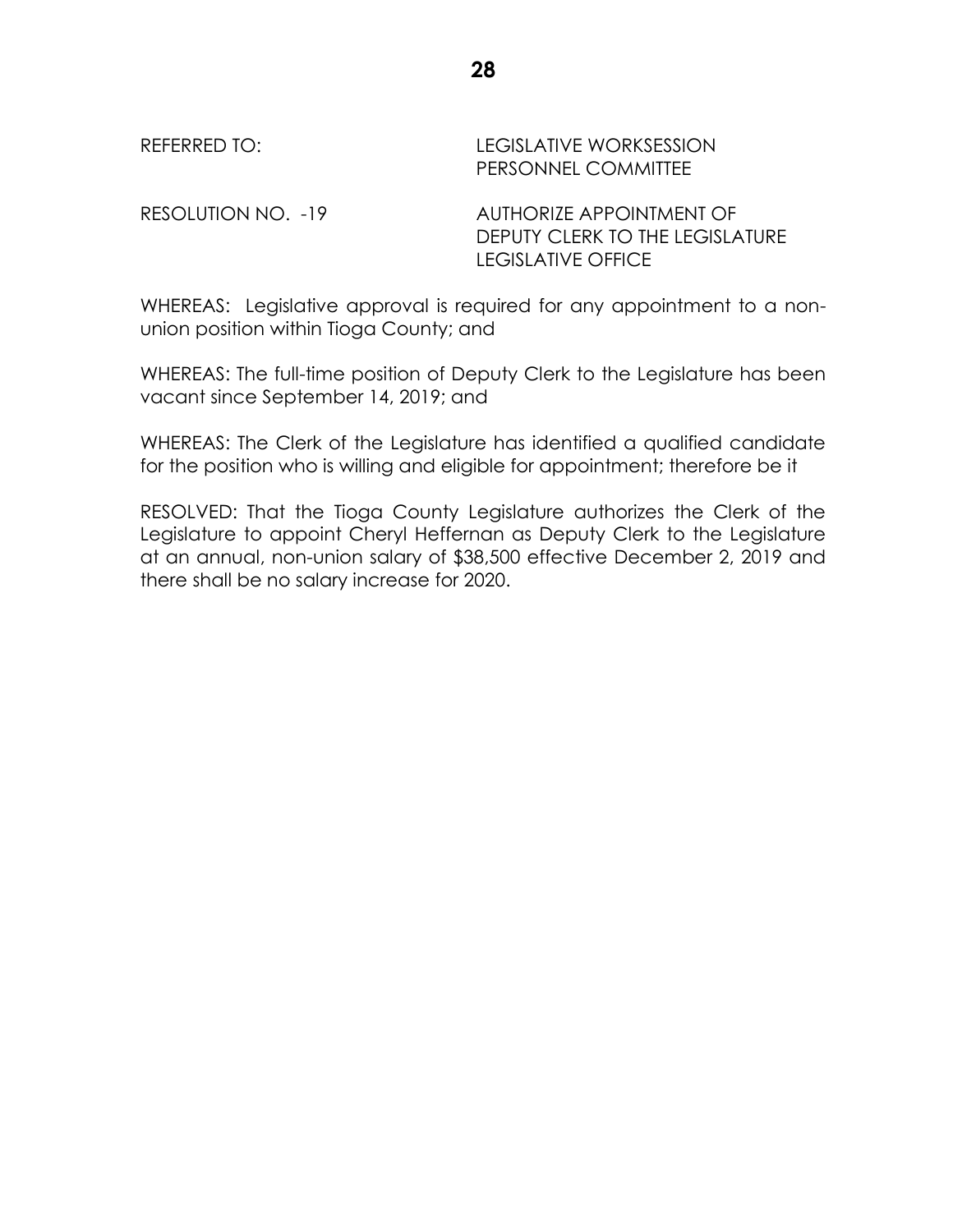REFERRED TO: LEGISLATIVE WORKSESSION PERSONNEL COMMITTEE

RESOLUTION NO. -19 APPOINT COUNTY AUDITOR AND DEPUTY COUNTY AUDITOR AND AMEND RESOLUTION 8-19 LEGISLATIVE OFFICE

WHEREAS: The County is required to appoint a County Auditor and Deputy County Auditor to process and review accounts payable transactions (purchase orders and purchasing card transactions) submitted by County Departments for payment; and

WHEREAS: The terms for these appointments coincide with Legislator Group One; and

WHEREAS: Resolution 8-19 adopted January 2, 2019 appointed Maureen Dougherty as County Auditor for a three (3) year term, commencing January 2, 2019 and ending December 31, 2021 and Cathy Haskell as Deputy County Auditor to act in the absence of the County Auditor for the same term as that of County Auditor; and

WHEREAS: Maureen Dougherty retired on September 14, 2019; and

WHEREAS: Resolution 235-19 adopted August 13, 2019 appointed Cathy Haskell as Clerk of the Legislature effective September 14, 2019; and

WHEREAS: Cheryl Heffernan will be appointed on November 12, 2019 as the Deputy Clerk to the Legislature, effective December 2, 2019; therefore be it

RESOLVED: That effective November 12, 2019 the Tioga County Legislature amends Resolution 8-19 appointing Cathy Haskell as the County Auditor to fill the unexpired term ending December 31, 2021 and appoints Cheryl Heffernan as the Deputy County Auditor to act in the absence of the County Auditor for same term as that of County Auditor, effective November 12, 2019.